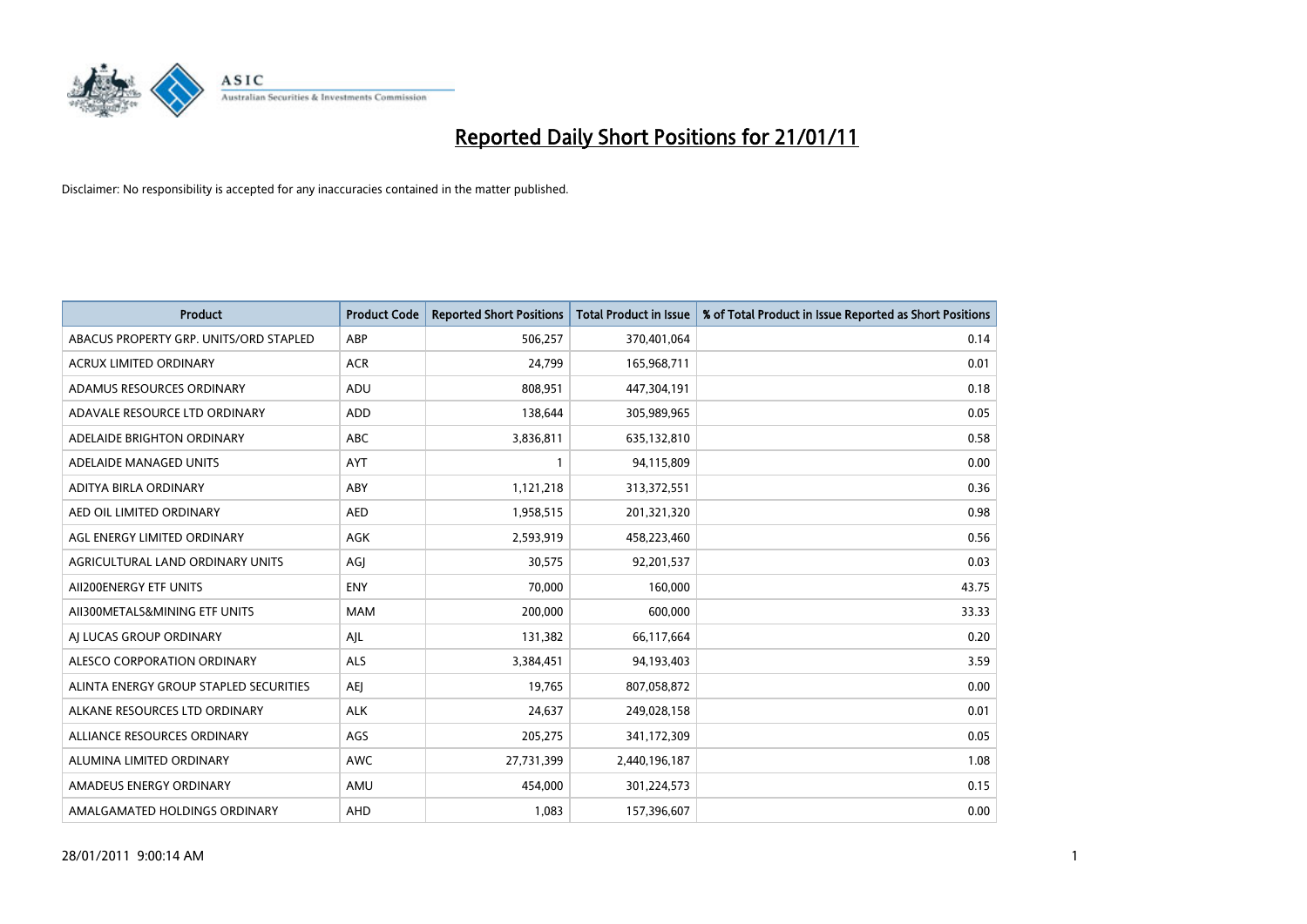

| <b>Product</b>                          | <b>Product Code</b> | <b>Reported Short Positions</b> | Total Product in Issue | % of Total Product in Issue Reported as Short Positions |
|-----------------------------------------|---------------------|---------------------------------|------------------------|---------------------------------------------------------|
| AMCOR LIMITED ORDINARY                  | <b>AMC</b>          | 3,659,776                       | 1,225,440,483          | 0.29                                                    |
| AMP CAPITAL CHINA ORDINARY UNITS        | AGF                 | 65,310                          | 337,034,455            | 0.02                                                    |
| AMP LIMITED ORDINARY                    | AMP                 | 18,832,338                      | 2,094,424,200          | 0.85                                                    |
| AMPELLA MINING ORDINARY                 | <b>AMX</b>          | 481,574                         | 201,225,108            | 0.23                                                    |
| ANSELL LIMITED ORDINARY                 | <b>ANN</b>          | 3,569,421                       | 133,007,903            | 2.69                                                    |
| ANTARES ENERGY LTD ORDINARY             | <b>AZZ</b>          | 161,110                         | 299,333,110            | 0.05                                                    |
| ANZ BANKING GRP LTD ORDINARY            | <b>ANZ</b>          | 6,287,400                       | 2,596,003,708          | 0.24                                                    |
| APA GROUP STAPLED SECURITIES            | <b>APA</b>          | 7,100,896                       | 551,689,118            | 1.29                                                    |
| APEX MINERALS NL ORDINARY               | <b>AXM</b>          | 935,146                         | 3,567,819,915          | 0.02                                                    |
| APN EUROPEAN RETAIL UNITS STAPLED SEC.  | <b>AEZ</b>          | 11,832                          | 544,910,660            | 0.00                                                    |
| APN NEWS & MEDIA ORDINARY               | <b>APN</b>          | 16,488,221                      | 606,084,019            | 2.73                                                    |
| APOLLO GAS LIMITED ORDINARY             | <b>AZO</b>          | 375,000                         | 90,400,136             | 0.41                                                    |
| AQUARIUS PLATINUM. ORDINARY             | <b>AOP</b>          | 3,015,288                       | 463,241,295            | 0.63                                                    |
| AQUILA RESOURCES ORDINARY               | <b>AQA</b>          | 2,385,129                       | 374,314,049            | 0.64                                                    |
| ARAFURA RESOURCE LTD ORDINARY           | <b>ARU</b>          | 3,287,971                       | 367,855,342            | 0.89                                                    |
| ARB CORPORATION ORDINARY                | ARP                 | 49.788                          | 72,481,302             | 0.07                                                    |
| ARDENT LEISURE GROUP STAPLED SECURITIES | AAD                 | 1,906,966                       | 312,836,274            | 0.61                                                    |
| ARISTOCRAT LEISURE ORDINARY             | ALL                 | 27,690,043                      | 533,983,910            | 5.19                                                    |
| <b>ASCIANO LIMITED ORDINARY</b>         | <b>AIO</b>          | 41,844,491                      | 2,926,103,883          | 1.42                                                    |
| ASG GROUP LIMITED ORDINARY              | ASZ                 | 6,170                           | 168,247,718            | 0.00                                                    |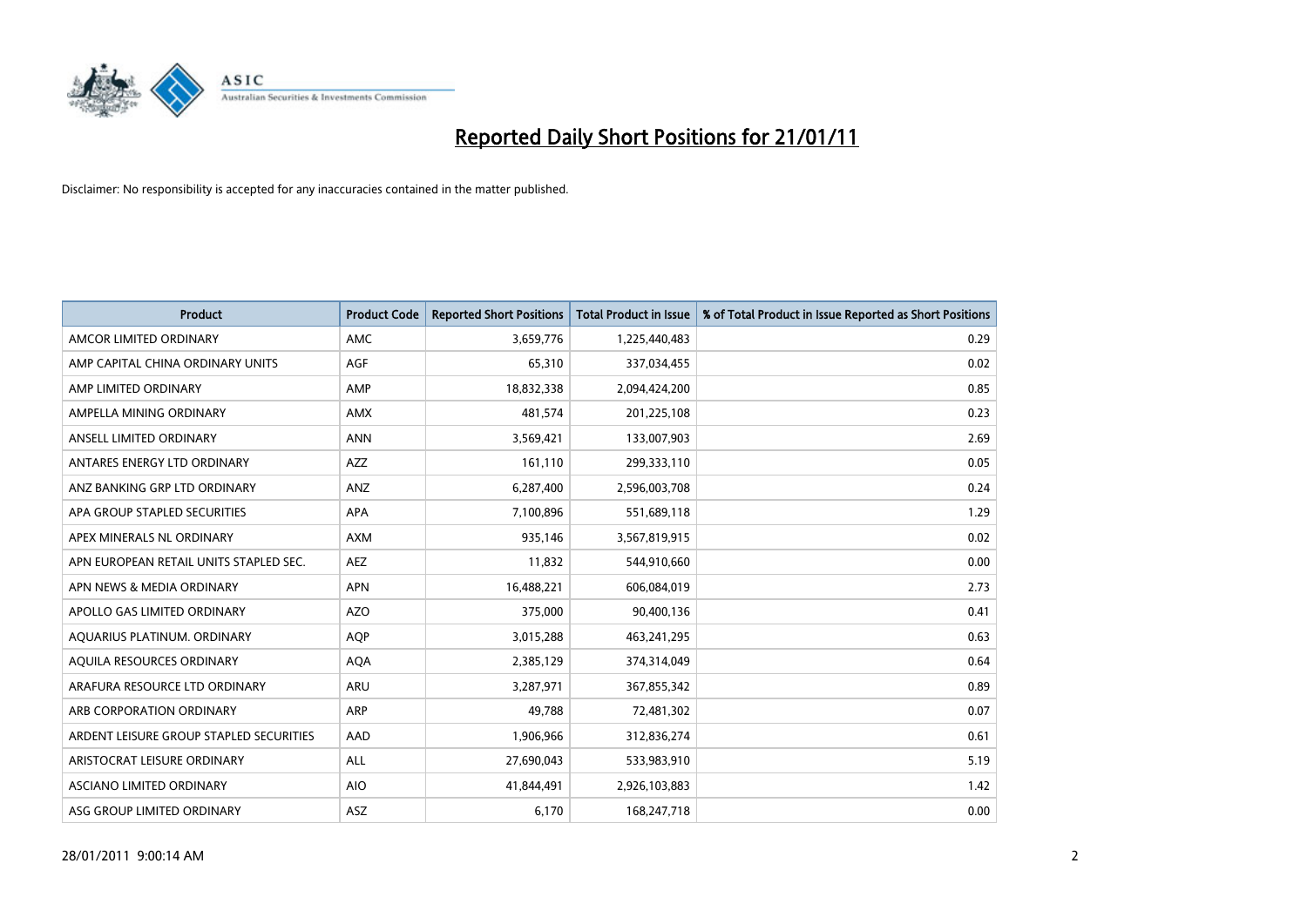

| <b>Product</b>                            | <b>Product Code</b> | <b>Reported Short Positions</b> | <b>Total Product in Issue</b> | % of Total Product in Issue Reported as Short Positions |
|-------------------------------------------|---------------------|---------------------------------|-------------------------------|---------------------------------------------------------|
| ASPEN GROUP ORD/UNITS STAPLED             | <b>APZ</b>          | 1,175,871                       | 588,269,075                   | 0.18                                                    |
| ASPIRE MINING LTD ORDINARY                | AKM                 | 61,984                          | 383,673,344                   | 0.02                                                    |
| <b>ASTON RES LTD ORDINARY</b>             | <b>AZT</b>          | 1,062                           | 204,527,604                   | 0.00                                                    |
| ASTRO JAP PROP GROUP STAPLED SEC. DEF SET | <b>AJADC</b>        | 3,459                           | 50,821,217                    | 0.01                                                    |
| ASX LIMITED ORDINARY                      | <b>ASX</b>          | 1,178,065                       | 175,136,729                   | 0.69                                                    |
| ATLANTIC LIMITED ORDINARY                 | ATI                 | 466,787                         | 110,463,778                   | 0.42                                                    |
| ATLAS IRON LIMITED ORDINARY               | <b>AGO</b>          | 11,008,374                      | 547,089,119                   | 1.98                                                    |
| AUCKLAND INTERNATION ORDINARY             | AIA                 | 121,987                         | 1,317,998,787                 | 0.01                                                    |
| AURORA OIL & GAS ORDINARY                 | <b>AUT</b>          | 1,068,454                       | 380,037,862                   | 0.28                                                    |
| <b>AUSDRILL LIMITED ORDINARY</b>          | <b>ASL</b>          | 165,003                         | 262,867,240                   | 0.06                                                    |
| AUSENCO LIMITED ORDINARY                  | AAX                 | 3,513,323                       | 122,427,576                   | 2.85                                                    |
| <b>AUSTAL LIMITED ORDINARY</b>            | ASB                 | 153,431                         | 188,069,638                   | 0.08                                                    |
| AUSTAR UNITED ORDINARY                    | <b>AUN</b>          | 15,285,716                      | 1,271,357,418                 | 1.20                                                    |
| <b>AUSTBROKERS HOLDINGS ORDINARY</b>      | <b>AUB</b>          | 2                               | 54,339,433                    | 0.00                                                    |
| AUSTEREO GROUP LTD. ORDINARY              | <b>AEO</b>          | 8,800                           | 344,783,708                   | 0.00                                                    |
| AUSTIN ENGINEERING ORDINARY               | ANG                 | 19,094                          | 71,614,403                    | 0.02                                                    |
| <b>AUSTRALAND ASSETS ASSETS</b>           | <b>AAZPB</b>        | 1,168                           | 2,750,000                     | 0.04                                                    |
| AUSTRALAND PROPERTY STAPLED SECURITY      | <b>ALZ</b>          | 2,302,125                       | 576,837,197                   | 0.38                                                    |
| AUSTRALIAN AGRICULT, ORDINARY             | <b>AAC</b>          | 4,644,168                       | 264,264,459                   | 1.73                                                    |
| <b>AUSTRALIAN EDUCATION UNITS</b>         | <b>AEU</b>          | 625,000                         | 134,973,383                   | 0.46                                                    |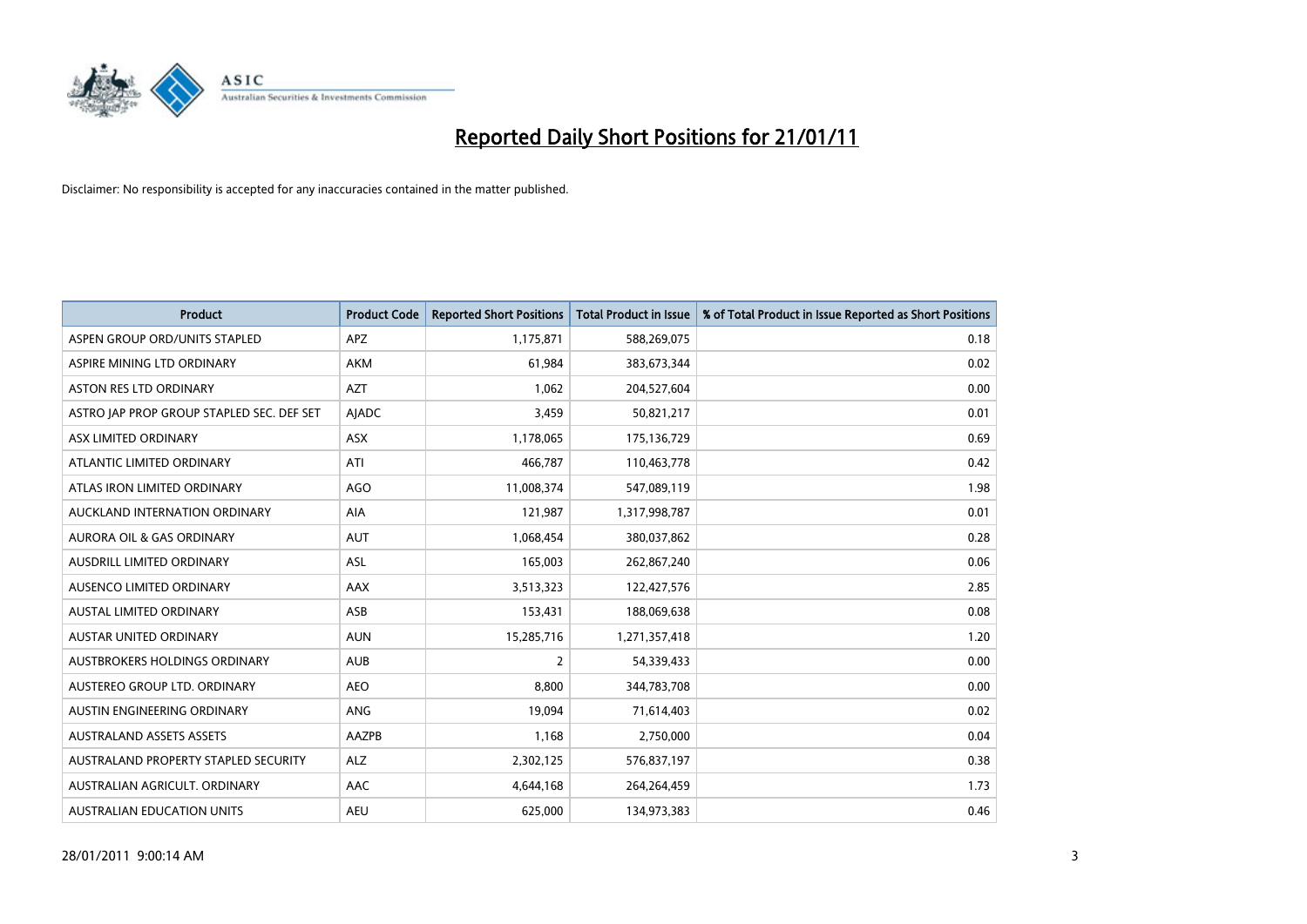

| <b>Product</b>                        | <b>Product Code</b> | <b>Reported Short Positions</b> | <b>Total Product in Issue</b> | % of Total Product in Issue Reported as Short Positions |
|---------------------------------------|---------------------|---------------------------------|-------------------------------|---------------------------------------------------------|
| AUSTRALIAN INFRASTR. UNITS/ORDINARY   | <b>AIX</b>          | 267,318                         | 620,733,944                   | 0.05                                                    |
| AUSTRALIAN MINES LTD ORDINARY         | <b>AUZ</b>          | 1,400,000                       | 349,083,108                   | 0.40                                                    |
| AUSTRALIAN PHARM, ORDINARY            | API                 | 833,616                         | 488,115,883                   | 0.16                                                    |
| AUTOMOTIVE HOLDINGS ORDINARY          | <b>AHE</b>          | 527,549                         | 226,387,577                   | 0.22                                                    |
| AVEXA LIMITED ORDINARY                | <b>AVX</b>          | 243,657                         | 847,688,779                   | 0.03                                                    |
| AVOCA RESOURCES ORDINARY              | <b>AVO</b>          | 493,891                         | 303,239,660                   | 0.17                                                    |
| AWE LIMITED ORDINARY                  | <b>AWE</b>          | 5,533,508                       | 521,871,941                   | 1.06                                                    |
| AXA ASIA PACIFIC ORDINARY             | <b>AXA</b>          | 1,443,410                       | 2,067,095,545                 | 0.07                                                    |
| AZUMAH RESOURCES ORDINARY             | <b>AZM</b>          | 2,582                           | 271,946,055                   | 0.00                                                    |
| <b>BANDANNA ENERGY ORDINARY</b>       | <b>BND</b>          | 48,445                          | 426,265,482                   | 0.01                                                    |
| BANK OF QUEENSLAND. ORDINARY          | <b>BOQ</b>          | 1,727,934                       | 222,072,957                   | 0.79                                                    |
| <b>BANNERMAN RESOURCES ORDINARY</b>   | <b>BMN</b>          | 19,106                          | 234,435,934                   | 0.01                                                    |
| <b>BASS STRAIT OIL CO ORDINARY</b>    | <b>BAS</b>          | 1,482                           | 291,030,250                   | 0.00                                                    |
| <b>BATHURST RESOURCES ORDINARY</b>    | <b>BTU</b>          | 3,856,239                       | 608,890,044                   | 0.63                                                    |
| <b>BAUXITE RESOURCE LTD ORDINARY</b>  | <b>BAU</b>          | 35,697                          | 234,379,896                   | 0.02                                                    |
| BC IRON LIMITED ORDINARY              | <b>BCI</b>          | 87,688                          | 92,561,000                    | 0.09                                                    |
| BEACH ENERGY LIMITED ORDINARY         | <b>BPT</b>          | 2,999,448                       | 1,099,021,290                 | 0.27                                                    |
| BEADELL RESOURCE LTD ORDINARY         | <b>BDR</b>          | 183,705                         | 622,007,828                   | 0.03                                                    |
| BENDIGO AND ADELAIDE ORDINARY         | <b>BEN</b>          | 6,175,304                       | 357,615,138                   | 1.71                                                    |
| BENDIGO AND ADELAIDE RESET PREFERENCE | <b>BENPB</b>        | 135,205                         | 900,000                       | 15.02                                                   |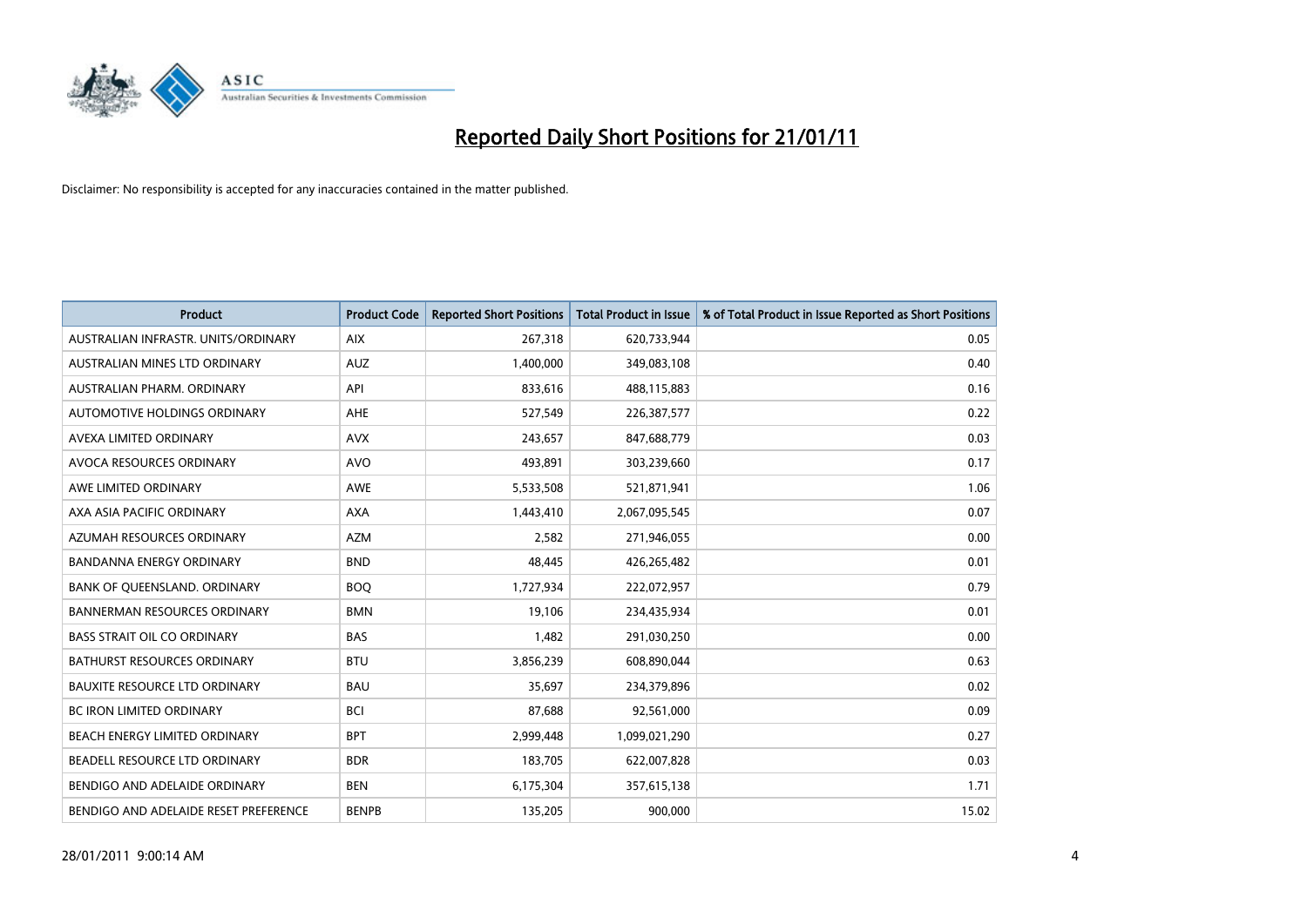

| <b>Product</b>                       | <b>Product Code</b> | <b>Reported Short Positions</b> | <b>Total Product in Issue</b> | % of Total Product in Issue Reported as Short Positions |
|--------------------------------------|---------------------|---------------------------------|-------------------------------|---------------------------------------------------------|
| BERKELEY RESOURCES ORDINARY          | <b>BKY</b>          | 243,898                         | 141,935,898                   | 0.16                                                    |
| BETASHARES ASX FIN ETF UNITS         | <b>OFN</b>          | 670                             | 4,509,251                     | 0.01                                                    |
| <b>BHP BILLITON LIMITED ORDINARY</b> | <b>BHP</b>          | 22,186,981                      | 3,356,081,497                 | 0.65                                                    |
| <b>BILLABONG ORDINARY</b>            | <b>BBG</b>          | 9,091,340                       | 253,613,826                   | 3.57                                                    |
| <b>BIOTA HOLDINGS ORDINARY</b>       | <b>BTA</b>          | 1,896,566                       | 180,805,565                   | 1.05                                                    |
| <b>BISALLOY STEEL ORDINARY</b>       | <b>BIS</b>          | 84,480                          | 216,455,965                   | 0.04                                                    |
| BKI INVESTMENT LTD ORDINARY          | <b>BKI</b>          | 508                             | 420,919,092                   | 0.00                                                    |
| <b>BLACKTHORN RESOURCES ORDINARY</b> | <b>BTR</b>          | 35,848                          | 106,885,300                   | 0.03                                                    |
| <b>BLUESCOPE STEEL LTD ORDINARY</b>  | <b>BSL</b>          | 41,793,054                      | 1,842,207,385                 | 2.27                                                    |
| <b>BOART LONGYEAR ORDINARY</b>       | <b>BLY</b>          | 2,891,026                       | 461,163,412                   | 0.62                                                    |
| <b>BOOM LOGISTICS ORDINARY</b>       | <b>BOL</b>          | 342,027                         | 461,500,712                   | 0.07                                                    |
| BORAL LIMITED, ORDINARY              | <b>BLD</b>          | 26,185,825                      | 724,446,767                   | 3.62                                                    |
| BOTSWANA METALS LTD ORDINARY         | <b>BML</b>          | 7,000                           | 107,787,762                   | 0.01                                                    |
| <b>BOW ENERGY LIMITED ORDINARY</b>   | <b>BOW</b>          | 129,779                         | 348,972,041                   | 0.03                                                    |
| <b>BRADKEN LIMITED ORDINARY</b>      | <b>BKN</b>          | 810,033                         | 139,639,929                   | 0.60                                                    |
| <b>BRAMBLES LIMITED ORDINARY</b>     | <b>BXB</b>          | 11,750,228                      | 1,450,667,977                 | 0.83                                                    |
| <b>BREVILLE GROUP LTD ORDINARY</b>   | <b>BRG</b>          | 2,740                           | 129,615,322                   | 0.00                                                    |
| BRICKWORKS LIMITED ORDINARY          | <b>BKW</b>          | 17,564                          | 147,567,333                   | 0.01                                                    |
| <b>BROCKMAN RESOURCES ORDINARY</b>   | <b>BRM</b>          | 174,051                         | 144,803,151                   | 0.13                                                    |
| BT INVESTMENT MNGMNT ORDINARY        | <b>BTT</b>          | 554,785                         | 160,000,000                   | 0.35                                                    |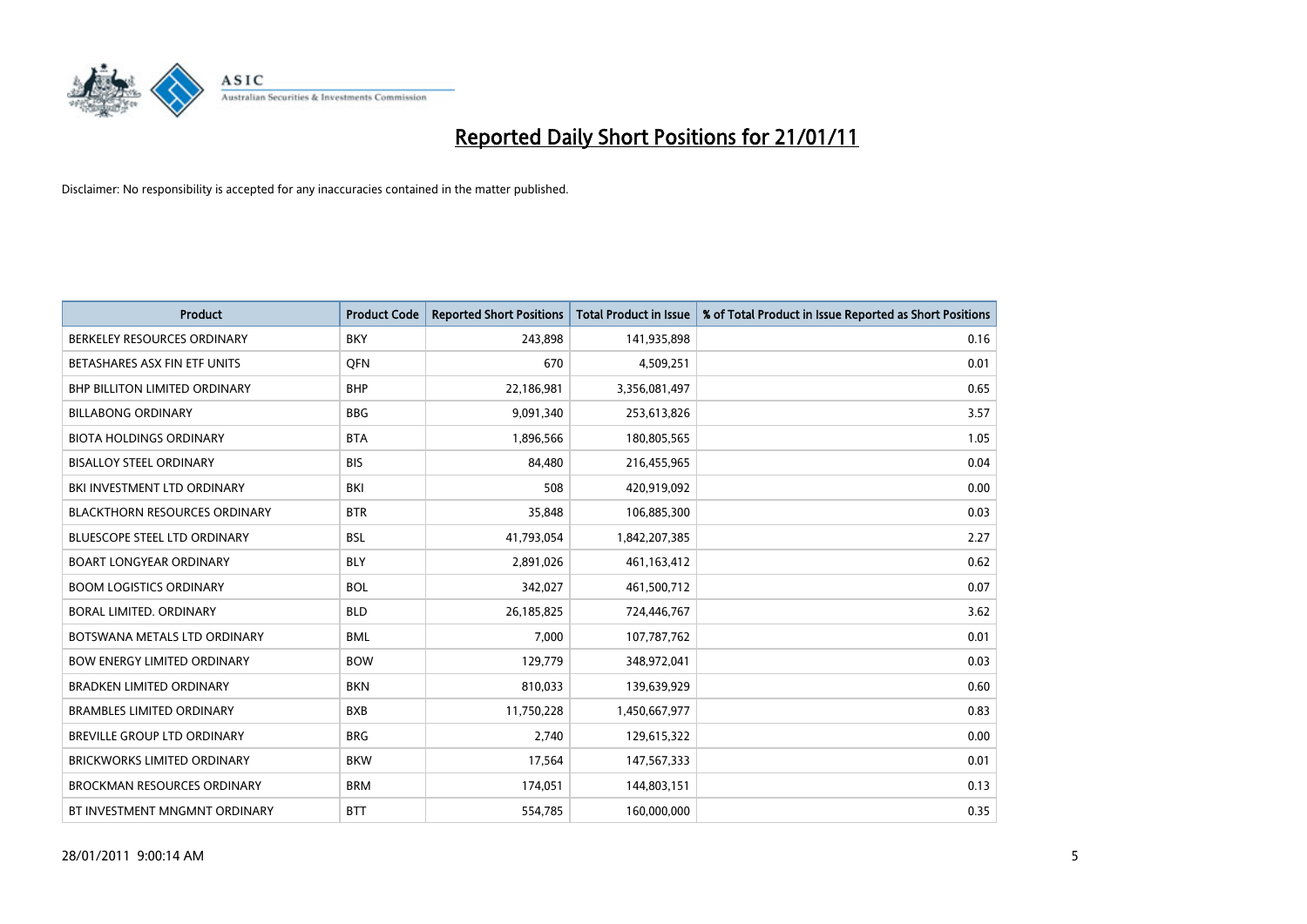

| <b>Product</b>                           | <b>Product Code</b> | <b>Reported Short Positions</b> | <b>Total Product in Issue</b> | % of Total Product in Issue Reported as Short Positions |
|------------------------------------------|---------------------|---------------------------------|-------------------------------|---------------------------------------------------------|
| <b>BUNNINGS WAREHOUSE ORDINARY UNITS</b> | <b>BWP</b>          | 1,087,840                       | 427,042,646                   | 0.25                                                    |
| BUREY GOLD LIMITED ORDINARY              | <b>BYR</b>          | 359,812                         | 245,872,407                   | 0.15                                                    |
| <b>BURU ENERGY ORDINARY</b>              | <b>BRU</b>          | 155,589                         | 182,780,549                   | 0.09                                                    |
| CABCHARGE AUSTRALIA ORDINARY             | CAB                 | 1,045,002                       | 120,437,014                   | 0.86                                                    |
| CALTEX AUSTRALIA ORDINARY                | <b>CTX</b>          | 5,657,902                       | 270,000,000                   | 2.10                                                    |
| CAMPBELL BROTHERS ORDINARY               | <b>CPB</b>          | 58,611                          | 67,503,411                    | 0.09                                                    |
| CAPE LAMBERT RES LTD ORDINARY            | <b>CFE</b>          | 991,608                         | 578,112,273                   | 0.16                                                    |
| <b>CARBON ENERGY ORDINARY</b>            | <b>CNX</b>          | 856,520                         | 640,569,620                   | 0.13                                                    |
| CARDNO LIMITED ORDINARY                  | CDD                 | 19,066                          | 106,250,491                   | 0.01                                                    |
| CARNARVON PETROLEUM ORDINARY             | <b>CVN</b>          | 1,693,183                       | 687,820,634                   | 0.25                                                    |
| <b>CARNEGIE WAVE ENERGY ORDINARY</b>     | <b>CWE</b>          | 83,000                          | 859,087,627                   | 0.01                                                    |
| <b>CARPATHIAN RESOURCES ORDINARY</b>     | <b>CPN</b>          | 75,000                          | 265,533,501                   | 0.03                                                    |
| CARPENTARIA EXP. LTD ORDINARY            | CAP                 | 9,777                           | 94,341,301                    | 0.01                                                    |
| CARSALES.COM LTD ORDINARY                | <b>CRZ</b>          | 3,271,597                       | 234,073,300                   | 1.37                                                    |
| CASH CONVERTERS ORD/DIV ACCESS           | CCV                 | 69,244                          | 379,761,025                   | 0.01                                                    |
| <b>CASPIAN OIL &amp; GAS ORDINARY</b>    | CIG                 | 50,000                          | 1,331,500,513                 | 0.00                                                    |
| CATALPA RESOURCES ORDINARY               | CAH                 | 120,882                         | 162,832,907                   | 0.08                                                    |
| <b>CEC GROUP LIMITED ORDINARY</b>        | <b>CEG</b>          | 1,750                           | 79,662,662                    | 0.00                                                    |
| <b>CELLNET GROUP ORDINARY</b>            | <b>CLT</b>          | 1,342                           | 69,875,723                    | 0.00                                                    |
| CENTRAL PETROLEUM ORDINARY               | <b>CTP</b>          | 148.690                         | 982,298,842                   | 0.01                                                    |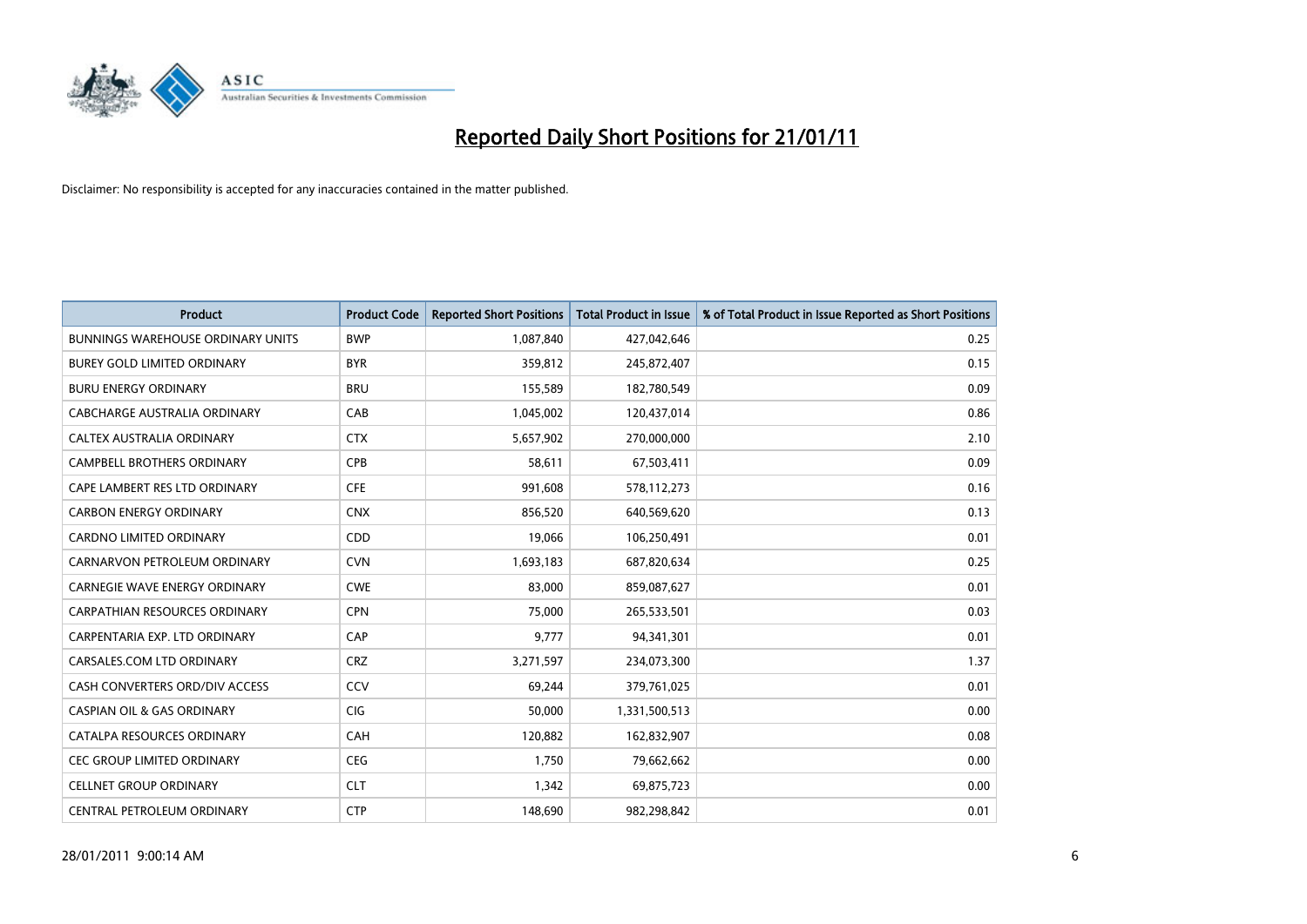

| <b>Product</b>                             | <b>Product Code</b> | <b>Reported Short Positions</b> | Total Product in Issue | % of Total Product in Issue Reported as Short Positions |
|--------------------------------------------|---------------------|---------------------------------|------------------------|---------------------------------------------------------|
| <b>CENTRO PROPERTIES UNITS/ORD STAPLED</b> | <b>CNP</b>          | 331,574                         | 972,414,514            | 0.03                                                    |
| CENTRO RETAIL GROUP STAPLED SECURITIES     | <b>CER</b>          | 789,481                         | 2,286,399,424          | 0.03                                                    |
| <b>CERAMIC FUEL CELLS ORDINARY</b>         | <b>CFU</b>          | 362,133                         | 1,201,353,566          | 0.02                                                    |
| CFS RETAIL PROPERTY UNITS                  | <b>CFX</b>          | 37,532,347                      | 2,825,628,530          | 1.33                                                    |
| CGA MINING LIMITED ORDINARY                | <b>CGX</b>          | 50,000                          | 333,265,726            | 0.02                                                    |
| <b>CHALICE GOLD MINES ORDINARY</b>         | <b>CHN</b>          | 48.813                          | 211,455,886            | 0.02                                                    |
| CHALLENGER DIV.PRO. STAPLED UNITS          | <b>CDI</b>          | 50,850                          | 913,426,007            | 0.00                                                    |
| <b>CHALLENGER INFRAST. STAPLED UNITS</b>   | <b>CIF</b>          | 8,731                           | 316,223,785            | 0.00                                                    |
| CHALLENGER LIMITED ORDINARY                | <b>CGF</b>          | 2,809,682                       | 501,959,841            | 0.55                                                    |
| <b>CHANDLER MACLEOD LTD ORDINARY</b>       | <b>CMG</b>          | 24.970                          | 422,031,685            | 0.00                                                    |
| CHARTER HALL GROUP STAPLED US PROHIBIT.    | <b>CHC</b>          | 583,066                         | 306,341,814            | 0.18                                                    |
| <b>CHARTER HALL OFFICE UNIT</b>            | COO                 | 1,593,029                       | 493,319,730            | 0.31                                                    |
| <b>CHARTER HALL RETAIL UNITS</b>           | <b>COR</b>          | 525,294                         | 305,810,723            | 0.16                                                    |
| CHEMGENEX PHARMACEUT ORDINARY              | <b>CXS</b>          | 187,535                         | 283,348,870            | 0.07                                                    |
| CITIGOLD CORP LTD ORDINARY                 | <b>CTO</b>          | 3,745,345                       | 1,040,278,301          | 0.36                                                    |
| CLINUVEL PHARMACEUT, ORDINARY              | <b>CUV</b>          | 4,127                           | 30,379,956             | 0.01                                                    |
| <b>CLOUGH LIMITED ORDINARY</b>             | <b>CLO</b>          | 464,120                         | 770,916,269            | 0.05                                                    |
| <b>COAL &amp; ALLIED ORDINARY</b>          | <b>CNA</b>          | 12,782                          | 86,584,735             | 0.01                                                    |
| COAL OF AFRICA LTD ORDINARY                | <b>CZA</b>          | 1,483,216                       | 530,514,663            | 0.27                                                    |
| COALSPUR MINES LTD ORDINARY                | <b>CPL</b>          | 2,570,664                       | 484,329,575            | 0.53                                                    |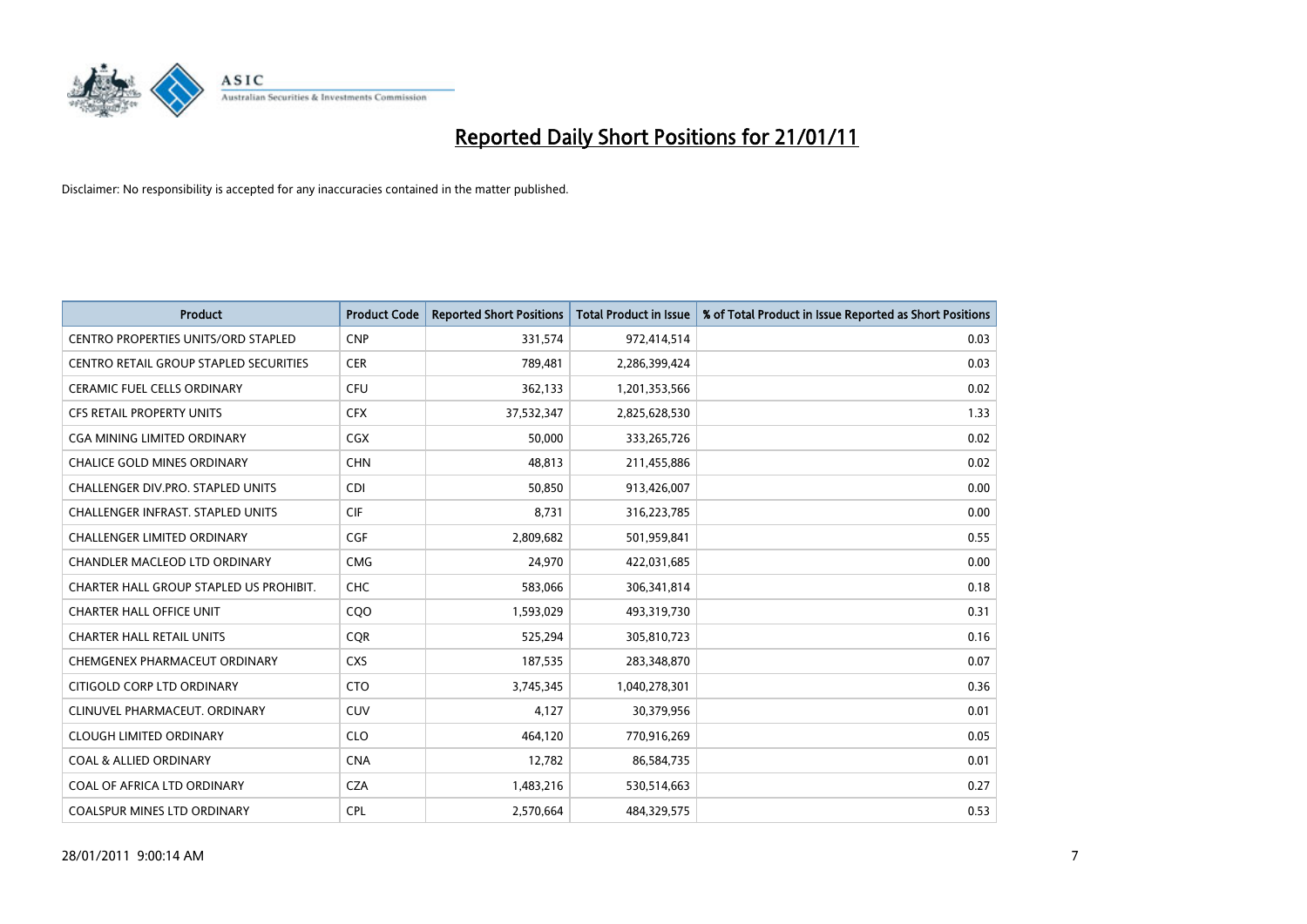

| <b>Product</b>                       | <b>Product Code</b> | <b>Reported Short Positions</b> | <b>Total Product in Issue</b> | % of Total Product in Issue Reported as Short Positions |
|--------------------------------------|---------------------|---------------------------------|-------------------------------|---------------------------------------------------------|
| COCA-COLA AMATIL ORDINARY            | <b>CCL</b>          | 4,243,609                       | 756,003,067                   | 0.55                                                    |
| COCHLEAR LIMITED ORDINARY            | <b>COH</b>          | 936,680                         | 56,669,257                    | 1.66                                                    |
| <b>COCKATOO COAL ORDINARY</b>        | <b>COK</b>          | 900,000                         | 1,016,096,908                 | 0.09                                                    |
| <b>COFFEY INTERNATIONAL ORDINARY</b> | <b>COF</b>          | 31,216                          | 132,577,523                   | 0.02                                                    |
| COMMONWEALTH BANK, ORDINARY          | <b>CBA</b>          | 14,400,108                      | 1,548,907,074                 | 0.91                                                    |
| COMMONWEALTH PROP ORDINARY UNITS     | <b>CPA</b>          | 15,206,842                      | 2,449,599,711                 | 0.64                                                    |
| <b>COMPASS RESOURCES ORDINARY</b>    | <b>CMR</b>          | 160,952                         | 147,402,920                   | 0.11                                                    |
| <b>COMPUTERSHARE LTD ORDINARY</b>    | <b>CPU</b>          | 4,293,161                       | 555,664,059                   | 0.76                                                    |
| CONNECTEAST GROUP STAPLED            | <b>CEU</b>          | 47,197,289                      | 3,940,145,951                 | 1.21                                                    |
| CONSOLIDATED MEDIA, ORDINARY         | <b>CMI</b>          | 2,405,863                       | 561,834,996                   | 0.42                                                    |
| CONTANGO MICROCAP ORDINARY           | <b>CTN</b>          | 7,500                           | 145,708,783                   | 0.01                                                    |
| CONTINENTAL COAL LTD ORDINARY        | <b>CCC</b>          | 500,000                         | 1,980,616,757                 | 0.03                                                    |
| <b>COOPER ENERGY LTD ORDINARY</b>    | <b>COE</b>          | 156,293                         | 292,576,001                   | 0.06                                                    |
| <b>COPPER STRIKE LTD ORDINARY</b>    | <b>CSE</b>          | 714                             | 129,455,571                   | 0.00                                                    |
| <b>CORDLIFE LIMITED ORDINARY</b>     | CBB                 |                                 | 145,360,920                   | 0.00                                                    |
| COUNT FINANCIAL ORDINARY             | COU                 | 691,875                         | 262,212,976                   | 0.27                                                    |
| <b>CRANE GROUP LIMITED ORDINARY</b>  | <b>CRG</b>          | 2,699,894                       | 79,110,667                    | 3.39                                                    |
| CROMWELL GROUP STAPLED SECURITIES    | <b>CMW</b>          | 175,477                         | 910,985,951                   | 0.02                                                    |
| <b>CROWN LIMITED ORDINARY</b>        | <b>CWN</b>          | 3,366,712                       | 754,131,800                   | 0.43                                                    |
| <b>CSG LIMITED ORDINARY</b>          | CSV                 | 441,288                         | 244,928,695                   | 0.17                                                    |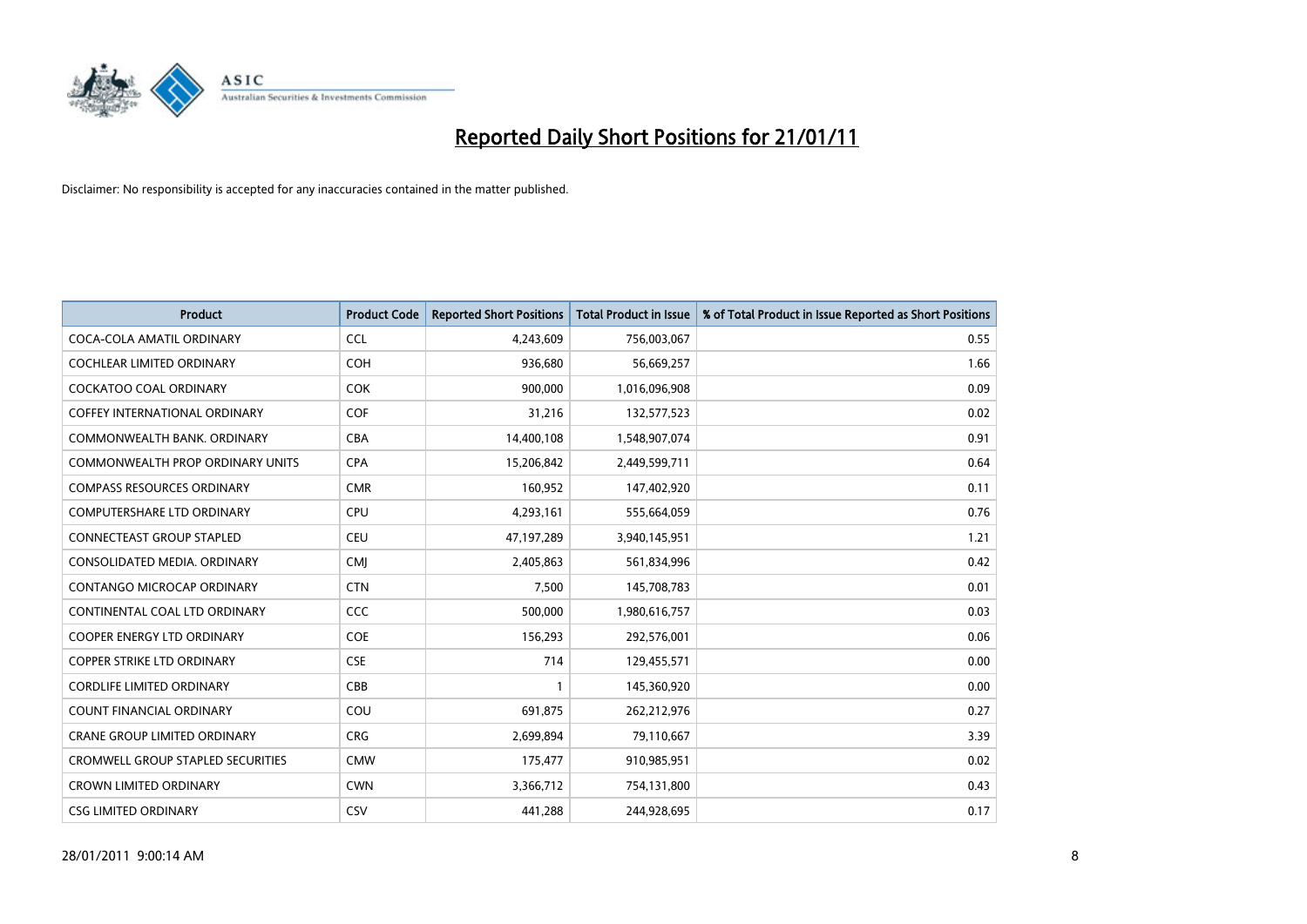

| <b>Product</b>                     | <b>Product Code</b> | <b>Reported Short Positions</b> | <b>Total Product in Issue</b> | % of Total Product in Issue Reported as Short Positions |
|------------------------------------|---------------------|---------------------------------|-------------------------------|---------------------------------------------------------|
| <b>CSL LIMITED ORDINARY</b>        | <b>CSL</b>          | 9,875,652                       | 546,106,469                   | 1.77                                                    |
| <b>CSR LIMITED ORDINARY</b>        | <b>CSR</b>          | 9,152,947                       | 1,517,909,514                 | 0.62                                                    |
| <b>CUDECO LIMITED ORDINARY</b>     | CDU                 | 476,156                         | 145,512,643                   | 0.32                                                    |
| <b>CUSTOMERS LIMITED ORDINARY</b>  | <b>CUS</b>          | 61,619                          | 134,869,357                   | 0.04                                                    |
| DART ENERGY LTD ORDINARY           | <b>DTE</b>          | 313,222                         | 548,188,184                   | 0.05                                                    |
| DAVID JONES LIMITED ORDINARY       | <b>DJS</b>          | 17,873,452                      | 514,034,694                   | 3.49                                                    |
| DECMIL GROUP LIMITED ORDINARY      | <b>DCG</b>          | 17,397                          | 124,204,568                   | 0.01                                                    |
| DEEP YELLOW LIMITED ORDINARY       | <b>DYL</b>          | 15,876                          | 1,126,784,458                 | 0.00                                                    |
| DEVINE LIMITED ORDINARY            | <b>DVN</b>          | 1,000                           | 634,918,223                   | 0.00                                                    |
| DEXUS PROPERTY GROUP STAPLED UNITS | <b>DXS</b>          | 5,448,207                       | 4,839,024,176                 | 0.12                                                    |
| DISCOVERY METALS LTD ORDINARY      | <b>DML</b>          | 387,439                         | 436,628,231                   | 0.10                                                    |
| <b>DOMINION MINING ORDINARY</b>    | <b>DOM</b>          | 78,592                          | 103,520,259                   | 0.08                                                    |
| DOMINO PIZZA ENTERPR ORDINARY      | <b>DMP</b>          | 3                               | 68,407,674                    | 0.00                                                    |
| DOWNER EDI LIMITED ORDINARY        | <b>DOW</b>          | 3,848,955                       | 343,178,483                   | 1.13                                                    |
| DUET GROUP STAPLED US PROHIBIT.    | <b>DUE</b>          | 1,685,321                       | 887,304,690                   | 0.20                                                    |
| DULUXGROUP LIMITED ORDINARY        | <b>DLX</b>          | 1,802,309                       | 367,456,259                   | 0.50                                                    |
| DWS ADVANCED ORDINARY              | <b>DWS</b>          | 49,882                          | 132,362,763                   | 0.04                                                    |
| EASTERN STAR GAS ORDINARY          | <b>ESG</b>          | 5,565,020                       | 991,567,041                   | 0.54                                                    |
| EDT RETAIL TRUST UNITS             | EDT                 | 99,457                          | 4,700,290,868                 | 0.00                                                    |
| <b>ELDERS LIMITED ORDINARY</b>     | <b>ELD</b>          | 12,680,602                      | 448,598,480                   | 2.80                                                    |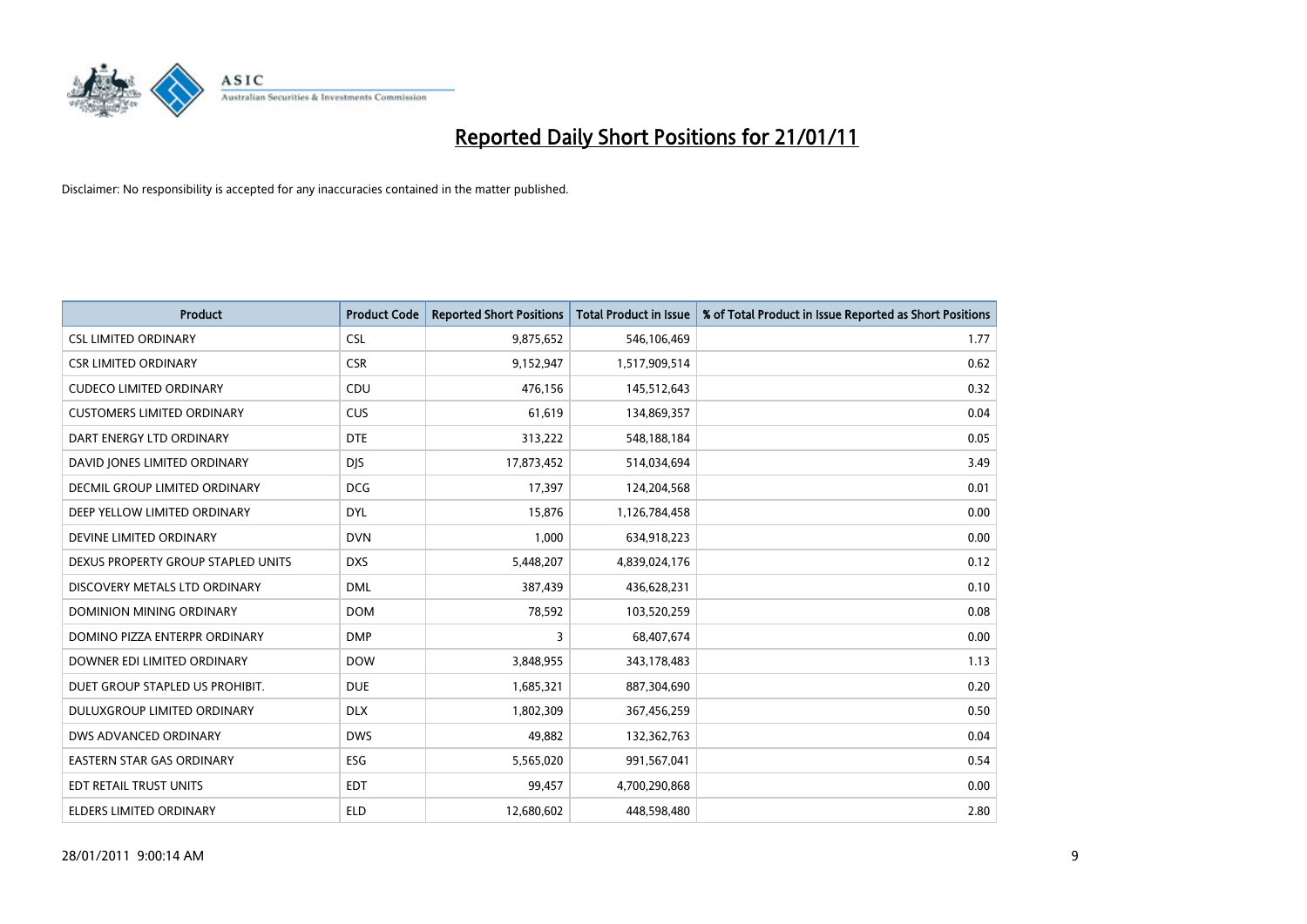

| <b>Product</b>                            | <b>Product Code</b> | <b>Reported Short Positions</b> | Total Product in Issue | % of Total Product in Issue Reported as Short Positions |
|-------------------------------------------|---------------------|---------------------------------|------------------------|---------------------------------------------------------|
| ELDORADO GOLD CORP CDI 1:1                | EAU                 | 64,707                          | 20,358,131             | 0.32                                                    |
| ELEMENTOS LIMITED ORDINARY                | <b>ELT</b>          | 8                               | 56,785,454             | 0.00                                                    |
| ELIXIR PETROLEUM LTD ORDINARY             | <b>EXR</b>          | 324,400                         | 188,988,472            | 0.17                                                    |
| <b>EMECO HOLDINGS ORDINARY</b>            | <b>EHL</b>          | 1,215,790                       | 631,237,586            | 0.19                                                    |
| <b>ENERGY RESOURCES ORDINARY 'A'</b>      | <b>ERA</b>          | 1,544,372                       | 190,737,934            | 0.81                                                    |
| <b>ENERGY WORLD CORPOR, ORDINARY</b>      | <b>EWC</b>          | 16,606,403                      | 1,561,166,672          | 1.07                                                    |
| <b>ENTEK ENERGY LTD ORDINARY</b>          | ETE                 | 489.903                         | 287,692,535            | 0.17                                                    |
| <b>ENTELLECT SOLUTIONS ORDINARY</b>       | <b>ESN</b>          | 464,050                         | 1,740,334,200          | 0.03                                                    |
| ENVESTRA LIMITED ORDINARY                 | <b>ENV</b>          | 2,186,675                       | 1,430,398,609          | 0.15                                                    |
| EQUATORIAL RES LTD ORDINARY               | EQX                 | 14,260                          | 86,267,922             | 0.01                                                    |
| EQUINOX MINERALS LTD CHESS DEPOSITARY INT | EON                 | 1,310,554                       | 871,493,392            | 0.15                                                    |
| <b>EVEREST FINANCIAL ORDINARY</b>         | <b>EFG</b>          | 4,300                           | 251,442,316            | 0.00                                                    |
| <b>EXTRACT RESOURCES ORDINARY</b>         | <b>EXT</b>          | 563,939                         | 243,302,298            | 0.23                                                    |
| FAIRFAX MEDIA LTD ORDINARY                | <b>FXI</b>          | 285,212,167                     | 2,351,955,725          | 12.12                                                   |
| <b>FANTASTIC HOLDINGS ORDINARY</b>        | <b>FAN</b>          | 3,000                           | 102,739,538            | 0.00                                                    |
| <b>FAR LTD ORDINARY</b>                   | <b>FAR</b>          | 245,161                         | 1,244,439,464          | 0.02                                                    |
| FERRAUS LIMITED ORDINARY                  | <b>FRS</b>          | 8,620                           | 205,700,890            | 0.00                                                    |
| FISHER & PAYKEL APP. ORDINARY             | <b>FPA</b>          | 10,645,523                      | 724,235,162            | 1.47                                                    |
| FISHER & PAYKEL H. ORDINARY               | <b>FPH</b>          | 2,003,630                       | 520,409,135            | 0.39                                                    |
| FKP PROPERTY GROUP STAPLED SECURITIES     | <b>FKP</b>          | 11,825,330                      | 1,174,033,185          | 1.02                                                    |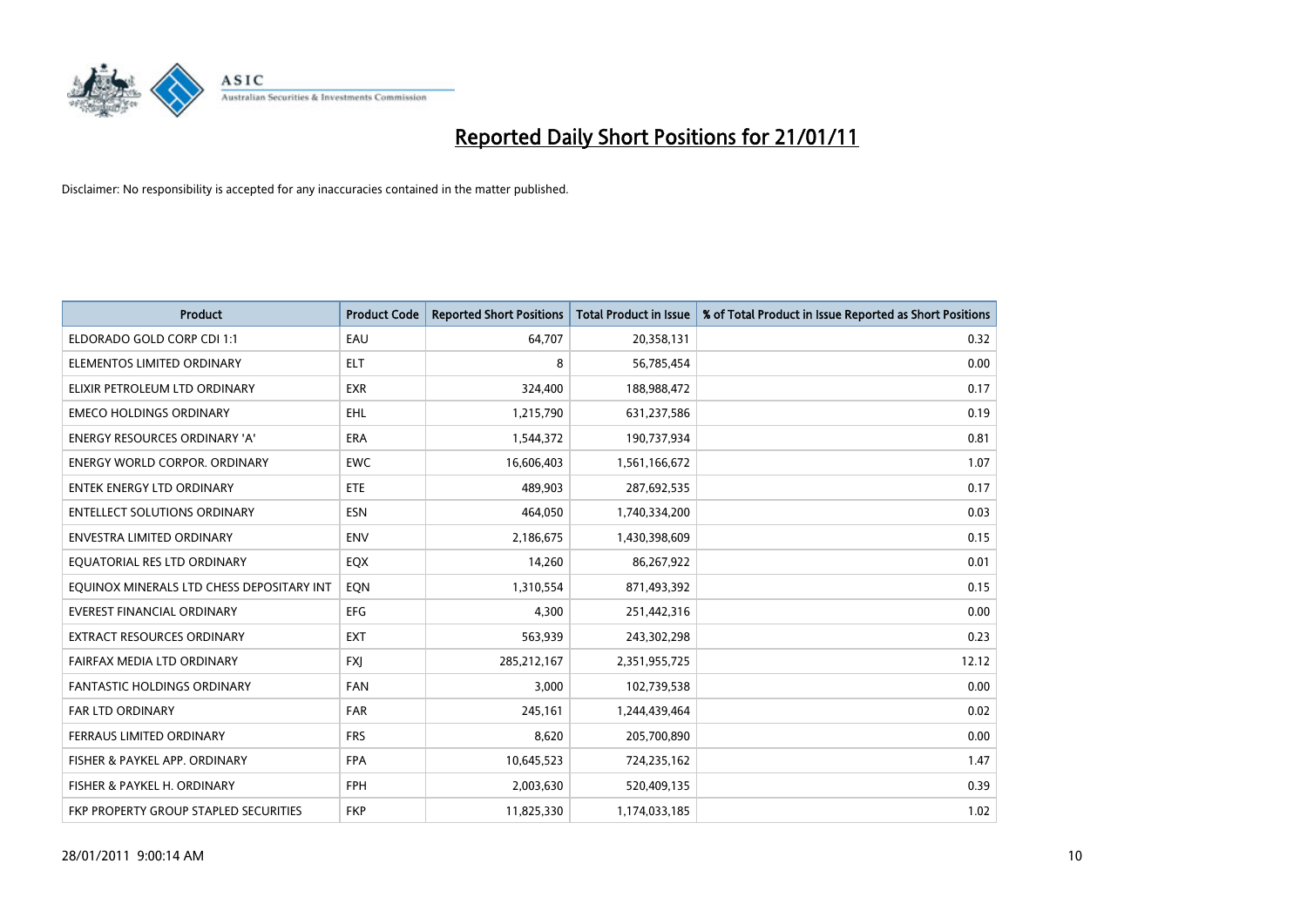

| <b>Product</b>                       | <b>Product Code</b> | <b>Reported Short Positions</b> | Total Product in Issue | % of Total Product in Issue Reported as Short Positions |
|--------------------------------------|---------------------|---------------------------------|------------------------|---------------------------------------------------------|
| FLEETWOOD CORP ORDINARY              | <b>FWD</b>          | 90,411                          | 57,281,484             | 0.15                                                    |
| FLETCHER BUILDING ORDINARY           | <b>FBU</b>          | 3,288,550                       | 611,250,393            | 0.53                                                    |
| <b>FLEXIGROUP LIMITED ORDINARY</b>   | <b>FXL</b>          | 84,881                          | 275,472,492            | 0.03                                                    |
| <b>FLIGHT CENTRE ORDINARY</b>        | <b>FLT</b>          | 2,882,763                       | 99,791,411             | 2.90                                                    |
| FLINDERS MINES LTD ORDINARY          | <b>FMS</b>          | 21,640,412                      | 1,820,329,571          | 1.19                                                    |
| <b>FORGE GROUP LIMITED ORDINARY</b>  | FGE                 | 3,978                           | 82,844,014             | 0.00                                                    |
| FORTE ENERGY NL ORDINARY             | <b>FTE</b>          | 2,958,986                       | 582,658,031            | 0.51                                                    |
| FORTESCUE METALS GRP ORDINARY        | <b>FMG</b>          | 8,569,772                       | 3,112,611,159          | 0.26                                                    |
| <b>FOSTER'S GROUP ORDINARY</b>       | FGL                 | 3,787,858                       | 1,935,386,127          | 0.21                                                    |
| FTD CORPORATION ORDINARY             | <b>FTD</b>          | 8,088                           | 100,421,069            | 0.01                                                    |
| <b>FUNTASTIC LIMITED ORDINARY</b>    | <b>FUN</b>          | 322,528                         | 340,997,682            | 0.09                                                    |
| <b>G.U.D. HOLDINGS ORDINARY</b>      | GUD                 | 489,251                         | 68,426,721             | 0.73                                                    |
| <b>GALAXY RESOURCES ORDINARY</b>     | GXY                 | 667,489                         | 192,403,358            | 0.34                                                    |
| <b>GEODYNAMICS LIMITED ORDINARY</b>  | GDY                 | 179,254                         | 333,643,956            | 0.05                                                    |
| <b>GINDALBIE METALS LTD ORDINARY</b> | <b>GBG</b>          | 9,419,808                       | 935,215,590            | 1.00                                                    |
| <b>GIRALIA RESOURCES NL ORDINARY</b> | GIR                 | 82,893                          | 181,160,170            | 0.04                                                    |
| <b>GLOBAL MINING ORDINARY</b>        | <b>GMI</b>          | 8,951                           | 191,820,968            | 0.00                                                    |
| <b>GLOUCESTER COAL ORDINARY</b>      | <b>GCL</b>          | 258,756                         | 140,447,062            | 0.18                                                    |
| <b>GME RESOURCES LTD ORDINARY</b>    | <b>GME</b>          | 800                             | 302,352,750            | 0.00                                                    |
| <b>GOLD ONE INT LTD ORDINARY</b>     | GDO                 | 163,287                         | 807,080,905            | 0.02                                                    |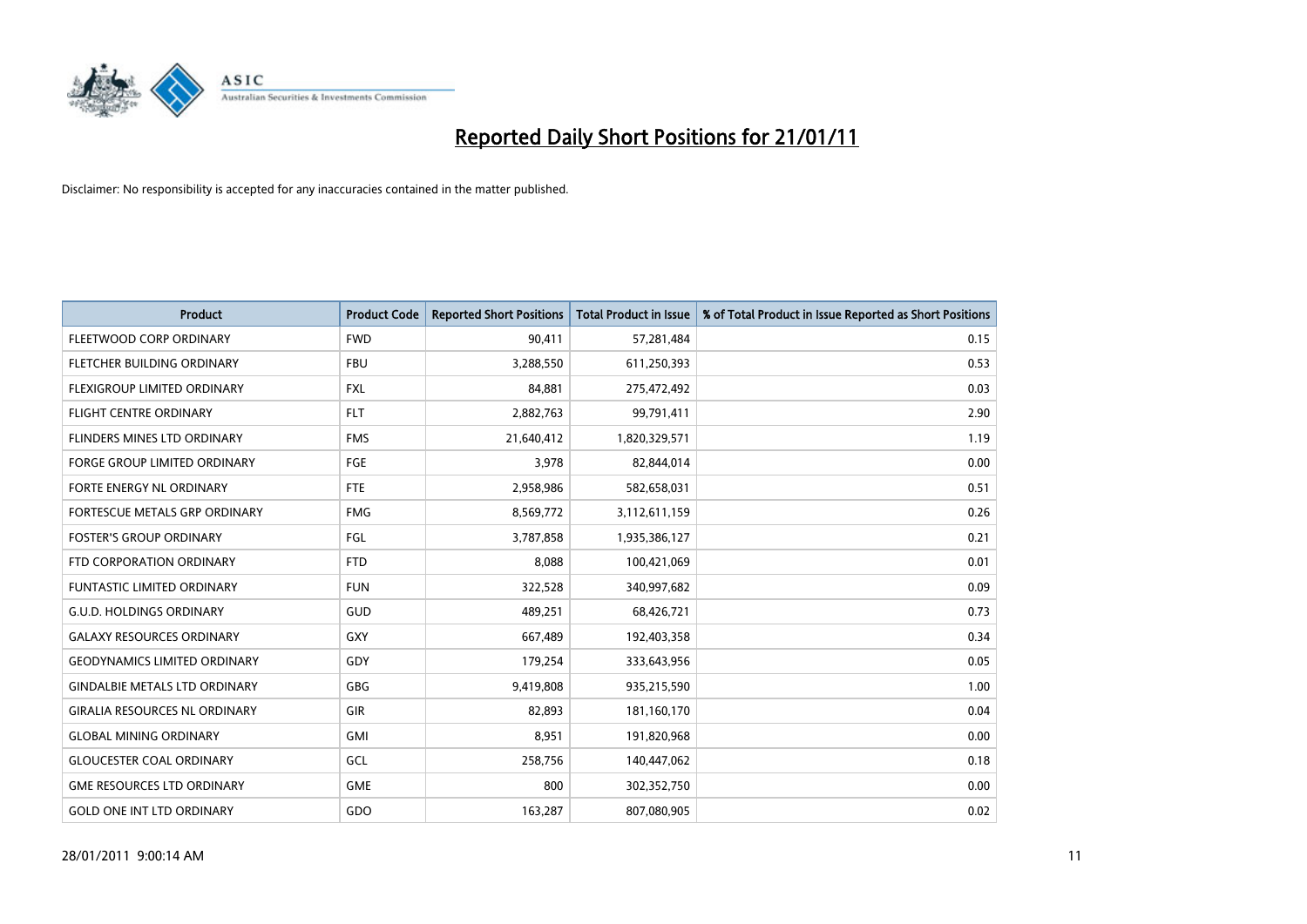

| <b>Product</b>                                   | <b>Product Code</b> | <b>Reported Short Positions</b> | <b>Total Product in Issue</b> | % of Total Product in Issue Reported as Short Positions |
|--------------------------------------------------|---------------------|---------------------------------|-------------------------------|---------------------------------------------------------|
| <b>GOLDEN WEST RESOURCE ORDINARY</b>             | <b>GWR</b>          | 1,617                           | 189,606,127                   | 0.00                                                    |
| <b>GOODMAN FIELDER, ORDINARY</b>                 | <b>GFF</b>          | 16,339,454                      | 1,380,386,438                 | 1.20                                                    |
| <b>GOODMAN GROUP STAPLED US PROHIBIT.</b>        | <b>GMG</b>          | 7,761,057                       | 6,893,007,207                 | 0.10                                                    |
| <b>GPT GROUP STAPLED SEC.</b>                    | GPT                 | 7,054,671                       | 1,855,529,431                 | 0.38                                                    |
| <b>GRAINCORP LIMITED A CLASS ORDINARY</b>        | <b>GNC</b>          | 855.694                         | 198,318,900                   | 0.44                                                    |
| <b>GRANGE RESOURCES, ORDINARY</b>                | GRR                 | 1,391,460                       | 1,152,077,403                 | 0.11                                                    |
| <b>GREENCAP LIMITED ORDINARY</b>                 | GCG                 |                                 | 262,515,385                   | 0.00                                                    |
| <b>GREENLAND MIN EN LTD ORDINARY</b>             | GGG                 | 673,317                         | 304,689,397                   | 0.22                                                    |
| <b>GRYPHON MINERALS LTD ORDINARY</b>             | GRY                 | 187,839                         | 292,472,058                   | 0.07                                                    |
| <b>GUINNESS PEAT GROUP. CHESS DEPOSITARY INT</b> | <b>GPG</b>          | 55                              | 292,381,250                   | 0.00                                                    |
| <b>GUNNS LIMITED ORDINARY</b>                    | <b>GNS</b>          | 26,626,831                      | 848,401,559                   | 3.14                                                    |
| <b>GWA GROUP LTD ORDINARY</b>                    | <b>GWA</b>          | 5,243,890                       | 301,102,514                   | 1.76                                                    |
| <b>HARVEY NORMAN ORDINARY</b>                    | <b>HVN</b>          | 22,714,082                      | 1,062,316,784                 | 2.11                                                    |
| HASTIE GROUP LIMITED ORDINARY                    | <b>HST</b>          | 1,102,818                       | 239,781,419                   | 0.46                                                    |
| HASTINGS DIVERSIFIED STAPLED SECURITY            | <b>HDF</b>          | 571,936                         | 518,300,758                   | 0.10                                                    |
| <b>HEARTWARE INT INC CDI 35:1</b>                | <b>HIN</b>          | 272,008                         | 66,059,280                    | 0.41                                                    |
| <b>HENDERSON GROUP CDI 1:1</b>                   | <b>HGG</b>          | 5,662,862                       | 554,228,264                   | 1.01                                                    |
| HFA HOLDINGS LIMITED ORDINARY                    | <b>HFA</b>          | 1,820,496                       | 469,330,170                   | 0.38                                                    |
| <b>HIGHLANDS PACIFIC ORDINARY</b>                | <b>HIG</b>          | 2,382,804                       | 685,582,148                   | 0.35                                                    |
| HILLCREST LITIGAT, ORDINARY                      | <b>HLS</b>          | 1,600,000                       | 76,488,557                    | 2.09                                                    |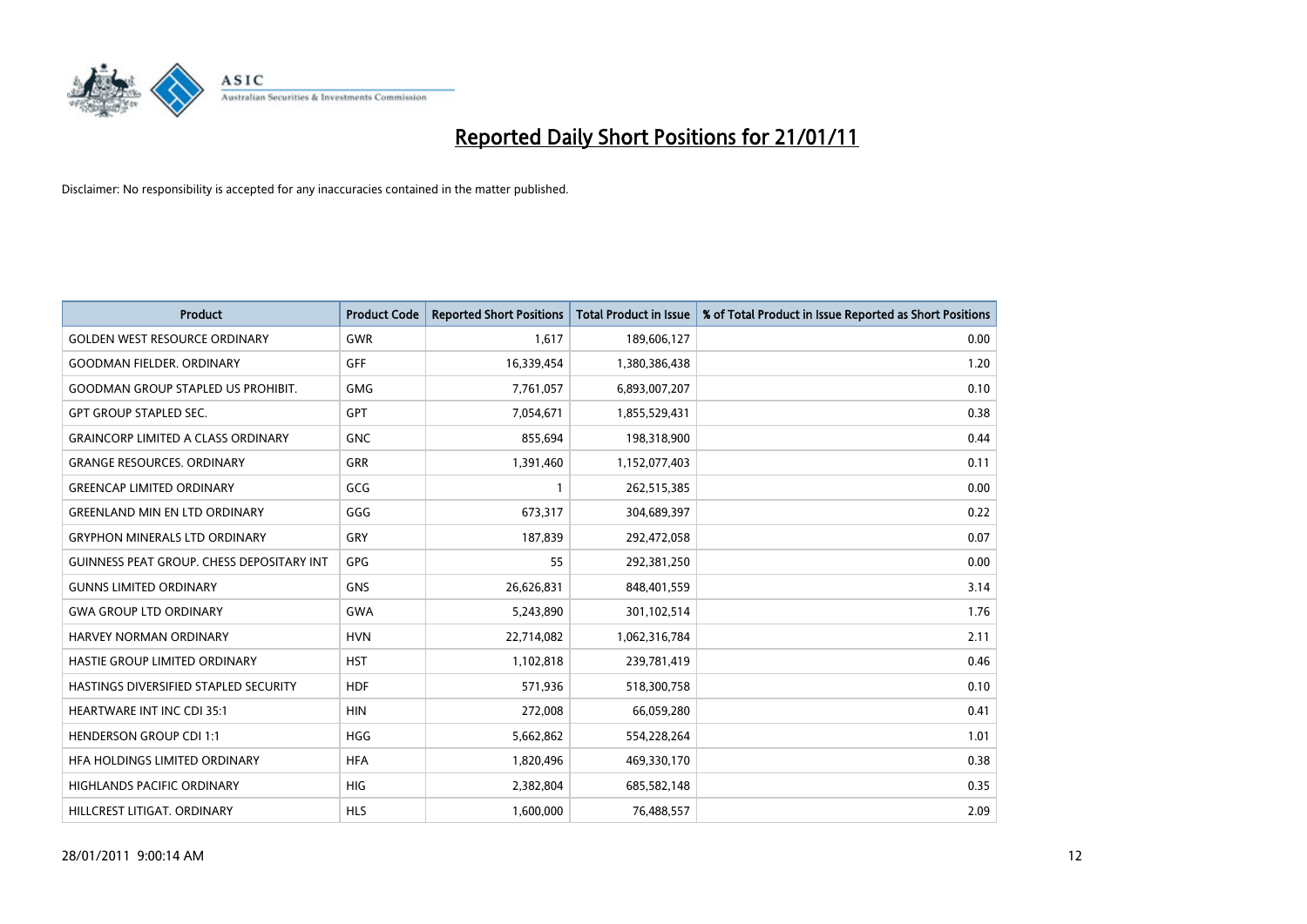

| Product                              | <b>Product Code</b> | <b>Reported Short Positions</b> | <b>Total Product in Issue</b> | % of Total Product in Issue Reported as Short Positions |
|--------------------------------------|---------------------|---------------------------------|-------------------------------|---------------------------------------------------------|
| HILLGROVE RES LTD ORDINARY           | <b>HGO</b>          | 233,332                         | 793,698,575                   | 0.03                                                    |
| HILLS HOLDINGS LTD ORDINARY          | <b>HIL</b>          | 2,008,215                       | 248,676,841                   | 0.80                                                    |
| HORIZON OIL LIMITED ORDINARY         | <b>HZN</b>          | 2,722,527                       | 1,130,311,515                 | 0.24                                                    |
| ICON ENERGY LIMITED ORDINARY         | <b>ICN</b>          | 67,000                          | 469,301,394                   | 0.01                                                    |
| <b>IINET LIMITED ORDINARY</b>        | <b>IIN</b>          | 1,043,557                       | 151,996,119                   | 0.68                                                    |
| <b>ILUKA RESOURCES ORDINARY</b>      | ILU                 | 4,458,104                       | 418,700,517                   | 1.06                                                    |
| <b>IMDEX LIMITED ORDINARY</b>        | <b>IMD</b>          | 20,019                          | 197,442,297                   | 0.01                                                    |
| IMF (AUSTRALIA) LTD ORDINARY         | <b>IMF</b>          | 330,137                         | 122,496,819                   | 0.27                                                    |
| IMX RESOURCES LTD ORDINARY           | <b>IXR</b>          | 20,000                          | 262,612,803                   | 0.01                                                    |
| <b>INCITEC PIVOT ORDINARY</b>        | IPL                 | 2,872,207                       | 1,628,730,107                 | 0.18                                                    |
| <b>INDAGO RESOURCES LTD ORDINARY</b> | <b>IDG</b>          | 8,179                           | 5,272,885                     | 0.16                                                    |
| INDEPENDENCE GROUP ORDINARY          | <b>IGO</b>          | 514,425                         | 138,777,305                   | 0.37                                                    |
| <b>INDOPHIL RESOURCES ORDINARY</b>   | <b>IRN</b>          | 376,136                         | 471,445,763                   | 0.08                                                    |
| <b>INDUSTREA LIMITED ORDINARY</b>    | IDL                 | 1,063,311                       | 363,878,295                   | 0.30                                                    |
| INFIGEN ENERGY STAPLED SECURITIES    | <b>IFN</b>          | 6,183,759                       | 761,222,569                   | 0.81                                                    |
| ING INDUSTRIAL FUND UNITS            | <b>IIF</b>          | 5,288,955                       | 2,592,249,647                 | 0.21                                                    |
| ING OFFICE FUND STAPLED SECURITIES   | <b>IOF</b>          | 10,943,442                      | 2,729,071,212                 | 0.40                                                    |
| ING RE COM GROUP STAPLED SECURITIES  | <b>ILF</b>          | 9,075                           | 441,029,194                   | 0.00                                                    |
| INSURANCE AUSTRALIA ORDINARY         | IAG                 | 3,064,508                       | 2,079,034,021                 | 0.14                                                    |
| INTEGRA MINING LTD. ORDINARY         | <b>IGR</b>          | 3,916,607                       | 757,692,394                   | 0.52                                                    |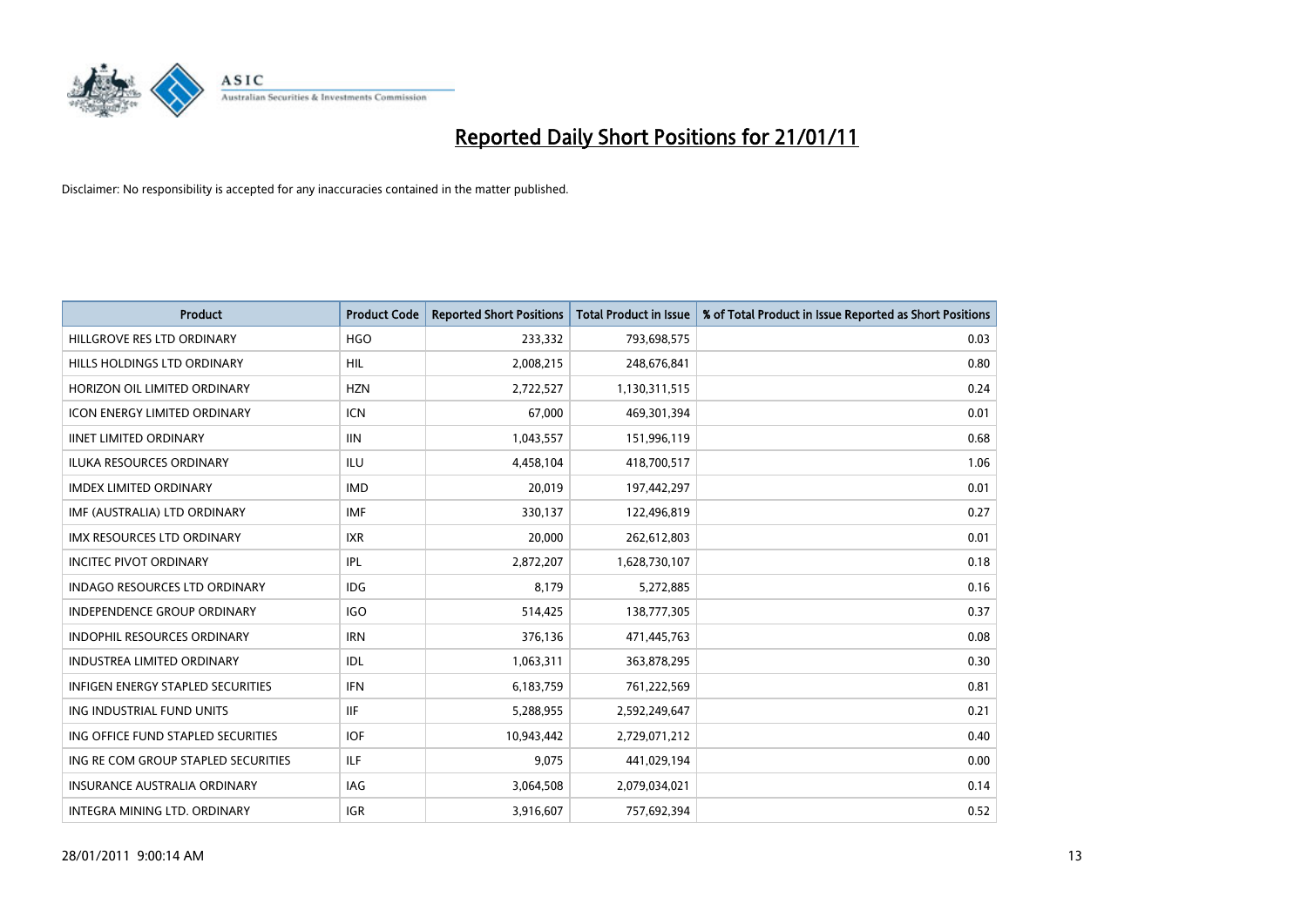

| Product                                         | <b>Product Code</b> | <b>Reported Short Positions</b> | <b>Total Product in Issue</b> | % of Total Product in Issue Reported as Short Positions |
|-------------------------------------------------|---------------------|---------------------------------|-------------------------------|---------------------------------------------------------|
| <b>INTREPID MINES ORDINARY</b>                  | <b>IAU</b>          | 2,564,814                       | 517,496,597                   | 0.49                                                    |
| <b>INVOCARE LIMITED ORDINARY</b>                | <b>IVC</b>          | 1,134,818                       | 102,421,288                   | 1.11                                                    |
| ION LIMITED ORDINARY                            | <b>ION</b>          | 164,453                         | 256,365,105                   | 0.06                                                    |
| <b>IOOF HOLDINGS LTD ORDINARY</b>               | <b>IFL</b>          | 1,852,144                       | 229,794,395                   | 0.80                                                    |
| <b>IRESS MARKET TECH. ORDINARY</b>              | <b>IRE</b>          | 2,124,863                       | 126,018,142                   | 1.68                                                    |
| <b>IRON ORE HOLDINGS ORDINARY</b>               | <b>IOH</b>          | 89,159                          | 137,563,524                   | 0.06                                                    |
| ISHARES MSCI AUS 200 ISHARES MSCI AUS 200       | <b>IOZ</b>          | 67,856                          | 2,025,000                     | 3.35                                                    |
| ISHARES MSCI BRIC CDI 1:1                       | <b>IBK</b>          | 22                              | 3,650,000                     | 0.00                                                    |
| ISHARES S&P 500 CDI 1:1                         | <b>IVV</b>          | 4,779                           | 116,350,000                   | 0.00                                                    |
| ISHARES S&P MCAP 400 CDI 1:1                    | <b>IIH</b>          | 1,412                           | 57,450,000                    | 0.00                                                    |
| ISHARES SMALL ORDS ISHARES SMALL ORDS           | <b>ISO</b>          | 26,692                          | 6,000,000                     | 0.44                                                    |
| <b>ISOFT GROUP LIMITED ORDINARY</b>             | <b>ISF</b>          | 5,050,257                       | 1,070,595,874                 | 0.46                                                    |
| <b>IVANHOE AUSTRALIA ORDINARY</b>               | <b>IVA</b>          | 535.639                         | 418,410,103                   | 0.13                                                    |
| <b>JABIRU METALS LTD ORDINARY</b>               | <b>IML</b>          | 86,351                          | 553,304,180                   | 0.01                                                    |
| <b>JAMES HARDIE INDUST CHESS DEPOSITARY INT</b> | <b>IHX</b>          | 17,980,995                      | 436,128,074                   | 4.09                                                    |
| <b>JAMESON RESOURCES ORDINARY</b>               | <b>JAL</b>          | 1,600,000                       | 95,828,865                    | 1.67                                                    |
| <b>JB HI-FI LIMITED ORDINARY</b>                | <b>JBH</b>          | 9,891,732                       | 109,223,945                   | 9.05                                                    |
| <b>KAGARA LTD ORDINARY</b>                      | KZL                 | 1,929,146                       | 707,789,717                   | 0.26                                                    |
| KAROON GAS AUSTRALIA ORDINARY                   | <b>KAR</b>          | 1,330,531                       | 217,295,769                   | 0.61                                                    |
| KATHMANDU HOLD LTD ORDINARY                     | <b>KMD</b>          | 670,526                         | 200,000,000                   | 0.33                                                    |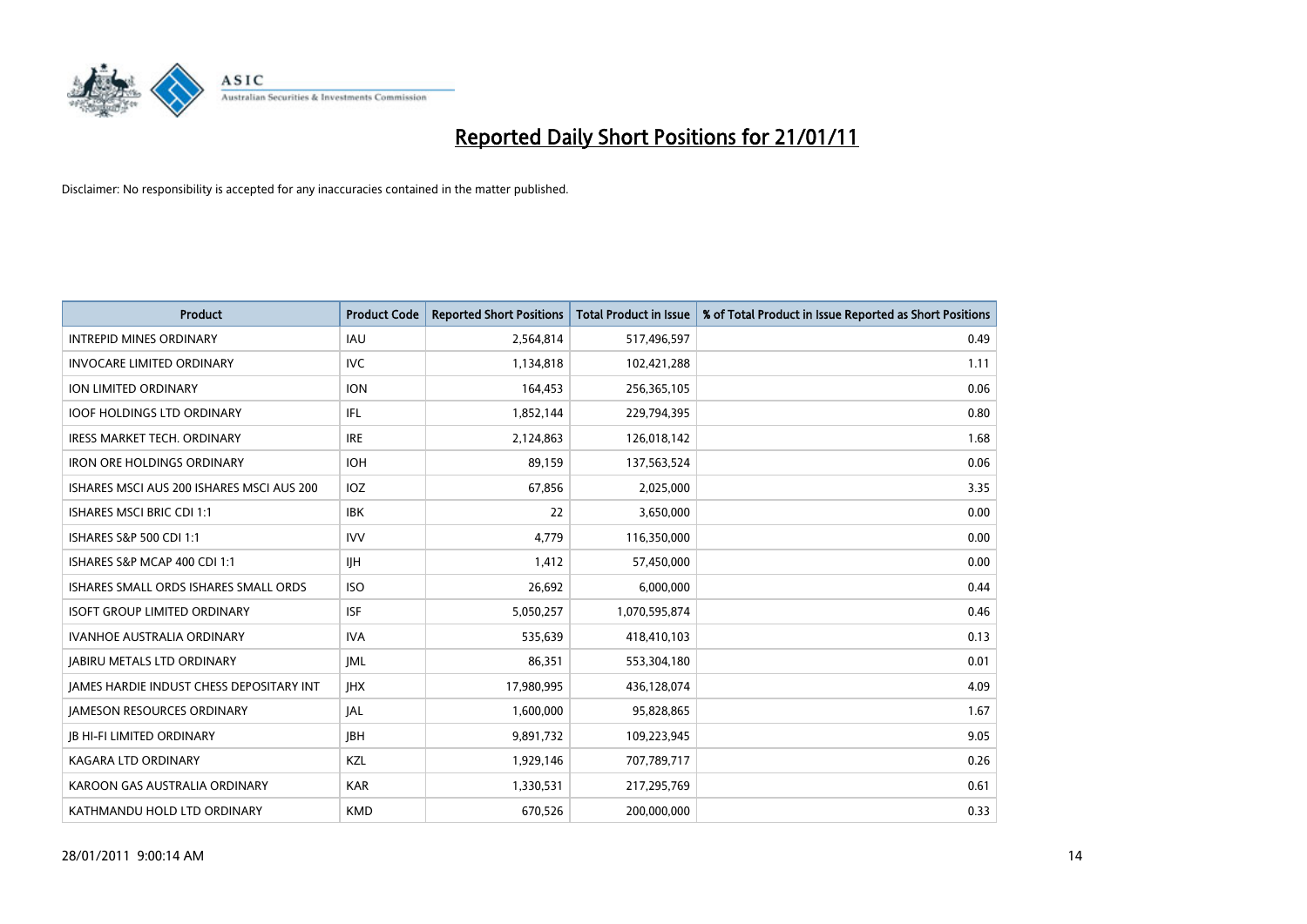

| <b>Product</b>                        | <b>Product Code</b> | <b>Reported Short Positions</b> | Total Product in Issue | % of Total Product in Issue Reported as Short Positions |
|---------------------------------------|---------------------|---------------------------------|------------------------|---------------------------------------------------------|
| <b>KEYBRIDGE CAPITAL ORDINARY</b>     | <b>KBC</b>          | 5,999                           | 172,070,564            | 0.00                                                    |
| KIMBERLEY METALS LTD ORDINARY         | KBL                 | 2.609                           | 161,356,672            | 0.00                                                    |
| KINGSGATE CONSOLID. ORDINARY          | <b>KCN</b>          | 1,736,860                       | 102,286,251            | 1.71                                                    |
| KINGSROSE MINING LTD ORDINARY         | <b>KRM</b>          | 155,500                         | 251,410,560            | 0.06                                                    |
| LEIGHTON HOLDINGS ORDINARY            | LEI                 | 5,634,861                       | 302,244,299            | 1.85                                                    |
| LEND LEASE GROUP UNIT/ORD STAPLED     | <b>LLC</b>          | 1,476,982                       | 565,558,754            | 0.27                                                    |
| LINC ENERGY LTD ORDINARY              | <b>LNC</b>          | 5,737,686                       | 502,519,400            | 1.16                                                    |
| LYNAS CORPORATION ORDINARY            | <b>LYC</b>          | 39,750,991                      | 1,662,499,093          | 2.40                                                    |
| MACARTHUR COAL ORDINARY               | <b>MCC</b>          | 1,617,462                       | 299,476,903            | 0.53                                                    |
| <b>MACMAHON HOLDINGS ORDINARY</b>     | <b>MAH</b>          | 2,865,178                       | 733,711,705            | 0.38                                                    |
| MACQ ATLAS ROADS GRP ORDINARY STAPLED | <b>MOA</b>          | 4,718,304                       | 452,345,907            | 1.02                                                    |
| MACQUARIE GROUP LTD ORDINARY          | MQG                 | 4,985,256                       | 346,747,384            | 1.38                                                    |
| MAGMA METALS LTD. ORDINARY            | <b>MMW</b>          | 19.000                          | 195,605,923            | 0.01                                                    |
| <b>MANTRA RESOURCES ORDINARY</b>      | <b>MRU</b>          | 15,600                          | 133,329,188            | 0.01                                                    |
| MAP GROUP STAPLED US PROHIBIT.        | <b>MAP</b>          | 1,864,362                       | 1,861,210,782          | 0.10                                                    |
| <b>MATRIX C &amp; E LTD ORDINARY</b>  | <b>MCE</b>          | 63,132                          | 72,964,098             | 0.09                                                    |
| MCMILLAN SHAKESPEARE ORDINARY         | <b>MMS</b>          | 89,192                          | 67,919,101             | 0.12                                                    |
| MCPHERSON'S LTD ORDINARY              | <b>MCP</b>          | 17,299                          | 71,651,758             | 0.02                                                    |
| MEDUSA MINING LTD ORDINARY            | <b>MML</b>          | 2,209,025                       | 188,233,911            | 1.17                                                    |
| MELBOURNE IT LIMITED ORDINARY         | MLB                 | 136,142                         | 80,031,955             | 0.17                                                    |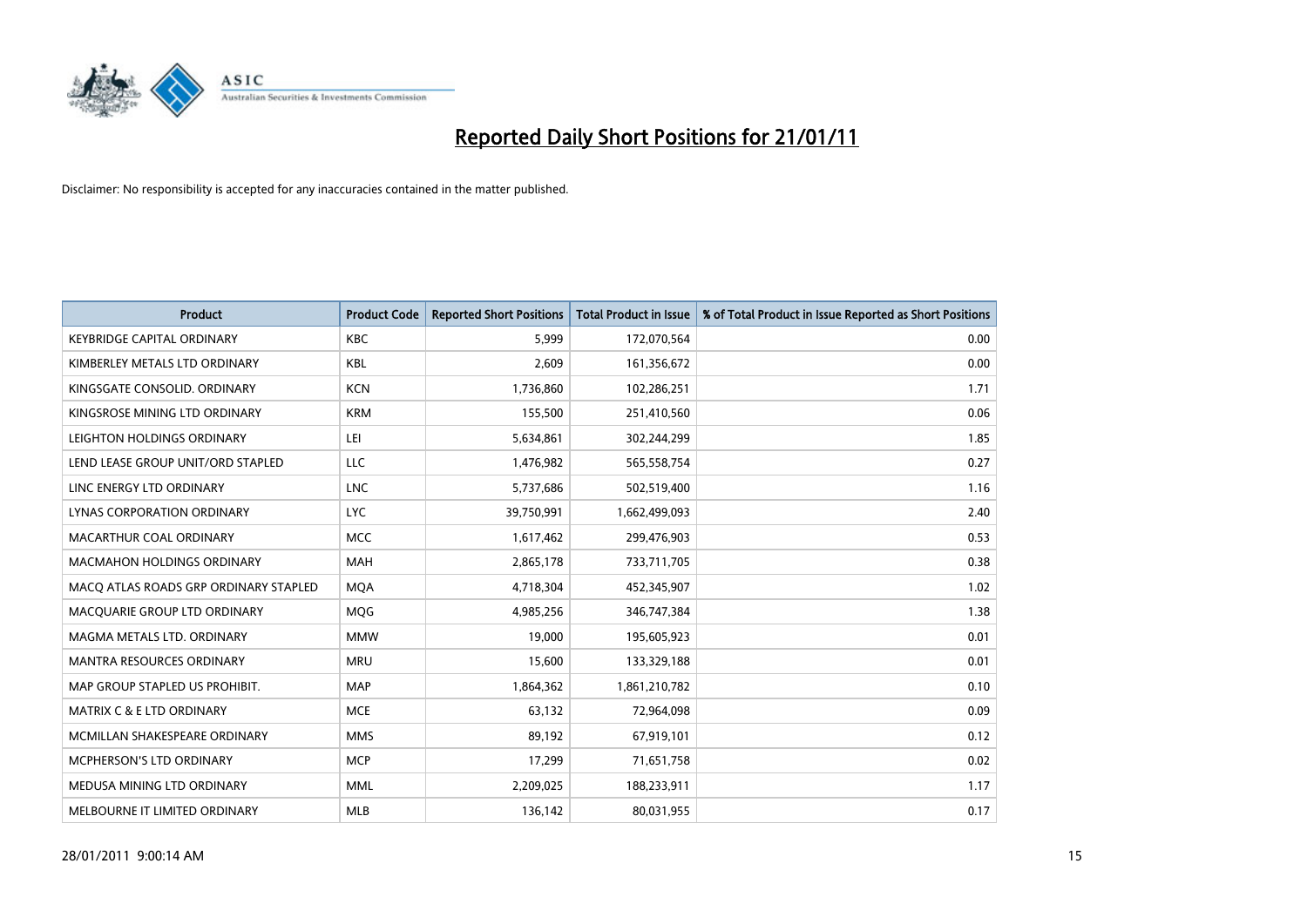

| Product                            | <b>Product Code</b> | <b>Reported Short Positions</b> | Total Product in Issue | % of Total Product in Issue Reported as Short Positions |
|------------------------------------|---------------------|---------------------------------|------------------------|---------------------------------------------------------|
| MEO AUSTRALIA LTD ORDINARY         | <b>MEO</b>          | 1,498,941                       | 539,913,260            | 0.27                                                    |
| <b>MERMAID MARINE ORDINARY</b>     | <b>MRM</b>          | 278,200                         | 213,669,828            | 0.12                                                    |
| MESOBLAST LIMITED ORDINARY         | <b>MSB</b>          | 146,528                         | 252,645,506            | 0.07                                                    |
| METALS X LIMITED ORDINARY          | <b>MLX</b>          | 342,780                         | 1,365,661,782          | 0.03                                                    |
| METCASH LIMITED ORDINARY           | <b>MTS</b>          | 23,898,996                      | 768,801,639            | 3.10                                                    |
| METGASCO LIMITED ORDINARY          | <b>MEL</b>          | 235,435                         | 252,460,972            | 0.09                                                    |
| MICLYN EXP OFFSHR ORDINARY         | <b>MIO</b>          | 116,969                         | 271,700,000            | 0.04                                                    |
| MINARA RESOURCES ORDINARY          | <b>MRE</b>          | 9,190,659                       | 1,167,783,517          | 0.76                                                    |
| MINCOR RESOURCES NL ORDINARY       | <b>MCR</b>          | 613,669                         | 200,608,804            | 0.32                                                    |
| MINEMAKERS LIMITED ORDINARY        | <b>MAK</b>          | 37,314                          | 227,003,950            | 0.02                                                    |
| MINERAL DEPOSITS ORDINARY          | <b>MDL</b>          | 220,979                         | 60,768,582             | 0.36                                                    |
| MINERAL RESOURCES, ORDINARY        | <b>MIN</b>          | 172,596                         | 168,812,735            | 0.11                                                    |
| MIRABELA NICKEL LTD ORDINARY       | <b>MBN</b>          | 7,923,230                       | 491,561,237            | 1.60                                                    |
| MIRVAC GROUP STAPLED SECURITIES    | <b>MGR</b>          | 6,041,616                       | 3,415,819,357          | 0.16                                                    |
| MOLOPO ENERGY LTD ORDINARY         | <b>MPO</b>          | 1,797,204                       | 250,972,584            | 0.72                                                    |
| MOLY MINES LIMITED ORDINARY        | <b>MOL</b>          | 21,200                          | 365,722,323            | 0.01                                                    |
| <b>MONADELPHOUS GROUP ORDINARY</b> | <b>MND</b>          | 418,414                         | 87,556,827             | 0.47                                                    |
| MOUNT GIBSON IRON ORDINARY         | <b>MGX</b>          | 4,440,109                       | 1,082,570,693          | 0.40                                                    |
| MULTIPLEX SITES SITES              | <b>MXUPA</b>        | 42                              | 4,500,000              | 0.00                                                    |
| MURCHISON METALS LTD ORDINARY      | <b>MMX</b>          | 12,383,153                      | 435,884,268            | 2.83                                                    |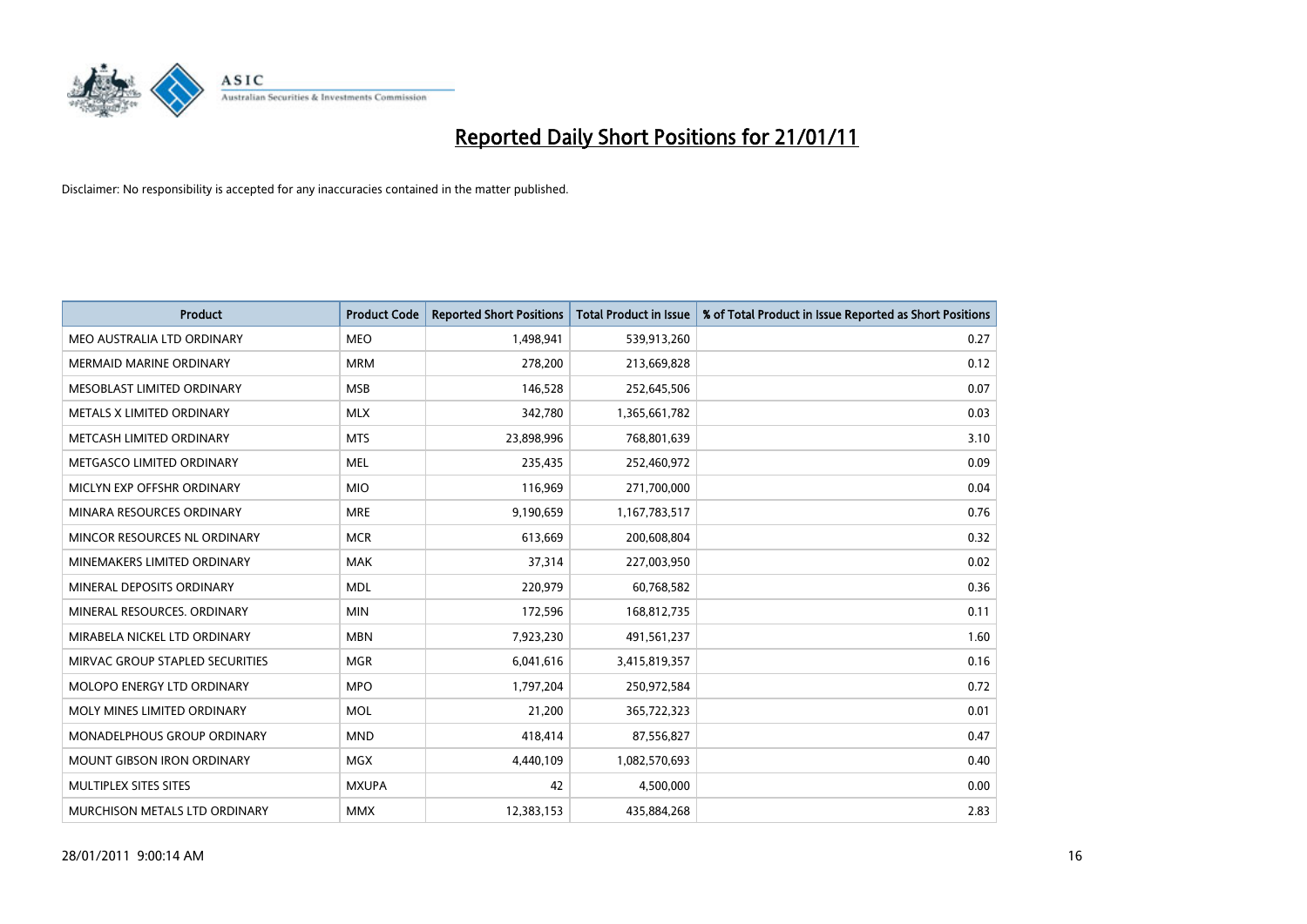

| Product                                 | <b>Product Code</b> | <b>Reported Short Positions</b> | <b>Total Product in Issue</b> | % of Total Product in Issue Reported as Short Positions |
|-----------------------------------------|---------------------|---------------------------------|-------------------------------|---------------------------------------------------------|
| MYER HOLDINGS LTD ORDINARY              | <b>MYR</b>          | 20,584,954                      | 582,297,884                   | 3.53                                                    |
| MYSTATE LIMITED ORDINARY                | <b>MYS</b>          | 1,400                           | 67,439,158                    | 0.00                                                    |
| NAMOI COTTON CO-OP CO-OPERATIVE CAP.UNT | <b>NAM</b>          | 205,227                         | 96,978,836                    | 0.21                                                    |
| NATIONAL AUST. BANK ORDINARY            | <b>NAB</b>          | 7,998,997                       | 2,169,575,514                 | 0.38                                                    |
| NATURAL FUEL LIMITED ORDINARY           | <b>NFL</b>          |                                 | 721,912                       | 0.00                                                    |
| NAVITAS LIMITED ORDINARY                | <b>NVT</b>          | 2,072,035                       | 369,358,564                   | 0.55                                                    |
| NEPTUNE MARINE ORDINARY                 | <b>NMS</b>          | 1,564,724                       | 442,245,734                   | 0.35                                                    |
| NEW GUINEA ENERGY ORDINARY              | <b>NGE</b>          | 57,190                          | 781,275,586                   | 0.01                                                    |
| NEW HOPE CORPORATION ORDINARY           | <b>NHC</b>          | 706,066                         | 830,230,549                   | 0.09                                                    |
| NEWCREST MINING ORDINARY                | <b>NCM</b>          | 2,029,369                       | 765,037,675                   | 0.22                                                    |
| NEWS CORP A NON-VOTING CDI              | <b>NWSLV</b>        | 104,858                         | 1,828,217,583                 | 0.01                                                    |
| NEWS CORP B VOTING CDI                  | <b>NWS</b>          | 7,612,822                       | 798,520,953                   | 0.95                                                    |
| NEXBIS LIMITED ORDINARY                 | <b>NBS</b>          | 63,733                          | 798,356,704                   | 0.01                                                    |
| NEXUS ENERGY LIMITED ORDINARY           | <b>NXS</b>          | 7,076,667                       | 1,020,257,304                 | 0.69                                                    |
| NIB HOLDINGS LIMITED ORDINARY           | <b>NHF</b>          | 4,911                           | 466,777,666                   | 0.00                                                    |
| NICK SCALI LIMITED ORDINARY             | <b>NCK</b>          | 35,846                          | 81,000,000                    | 0.04                                                    |
| NIDO PETROLEUM ORDINARY                 | <b>NDO</b>          | 63,244                          | 1,340,630,321                 | 0.00                                                    |
| NKWE PLATINUM 10C US COMMON             | <b>NKP</b>          | 143,173                         | 559,651,184                   | 0.03                                                    |
| NOBLE MINERAL RES ORDINARY              | <b>NMG</b>          | 147,060                         | 375,423,988                   | 0.04                                                    |
| NORTHERN CREST ORDINARY                 | <b>NOC</b>          | 24,345                          | 116,074,781                   | 0.02                                                    |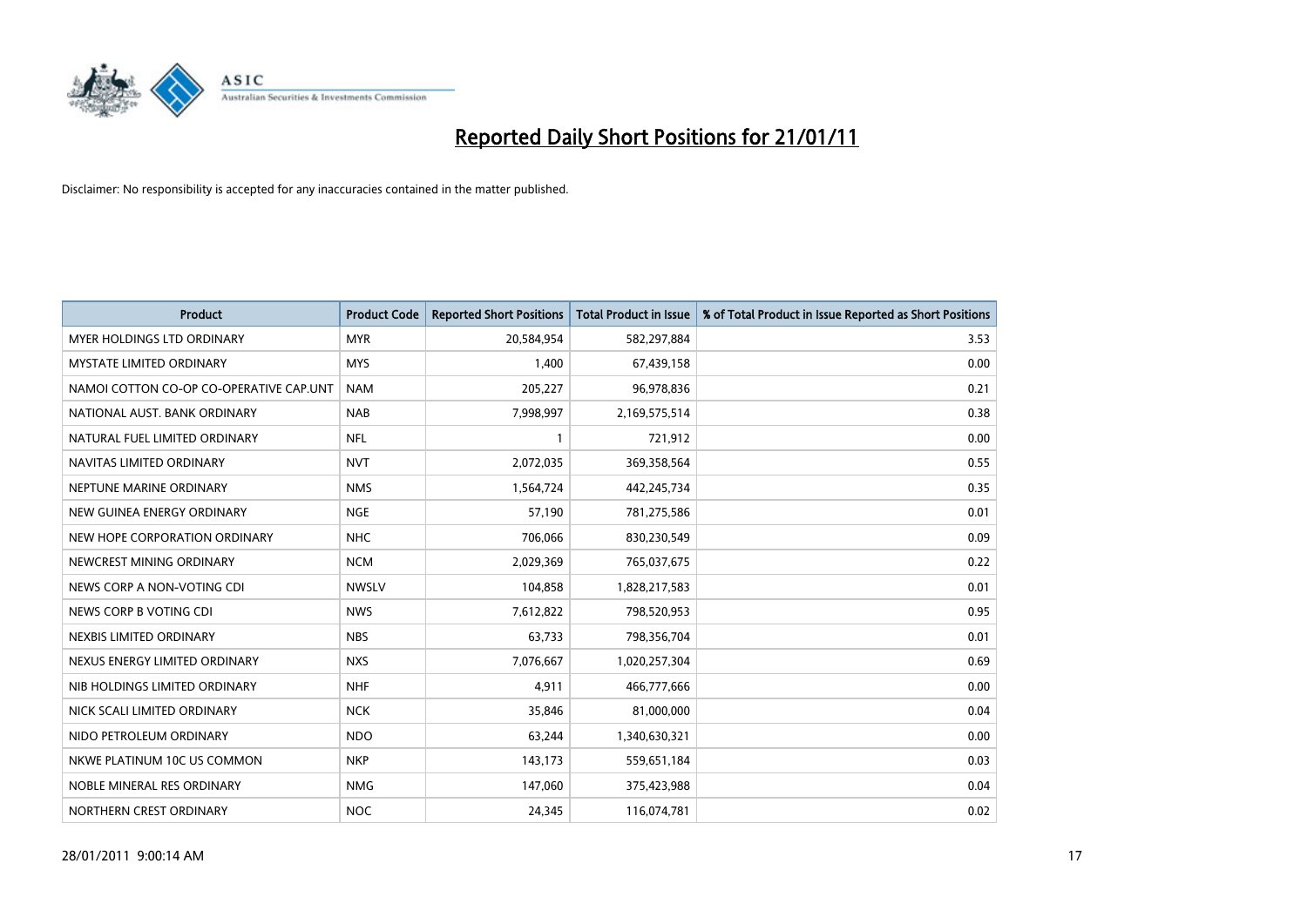

| <b>Product</b>                        | <b>Product Code</b> | <b>Reported Short Positions</b> | Total Product in Issue | % of Total Product in Issue Reported as Short Positions |
|---------------------------------------|---------------------|---------------------------------|------------------------|---------------------------------------------------------|
| NORTHERN IRON LTD ORDINARY            | <b>NFE</b>          | 1,309,642                       | 336,084,863            | 0.39                                                    |
| NRW HOLDINGS LIMITED ORDINARY         | <b>NWH</b>          | 687,163                         | 251,223,000            | 0.27                                                    |
| NUFARM LIMITED ORDINARY               | <b>NUF</b>          | 6,700,495                       | 261,833,005            | 2.52                                                    |
| NUPLEX INDUSTRIES ORDINARY            | <b>NPX</b>          | 88,106                          | 195,060,783            | 0.05                                                    |
| <b>OAKTON LIMITED ORDINARY</b>        | <b>OKN</b>          | 790,621                         | 93,674,235             | 0.84                                                    |
| OCEANAGOLD CORP. CHESS DEPOSITARY INT | <b>OGC</b>          | 1,094,365                       | 262,062,610            | 0.41                                                    |
| OCEANIA CAPITAL LTD ORDINARY          | <b>OCP</b>          | 2.500                           | 91,921,295             | 0.00                                                    |
| OIL SEARCH LTD ORDINARY               | <b>OSH</b>          | 6,838,630                       | 1,312,888,303          | 0.50                                                    |
| OM HOLDINGS LIMITED ORDINARY          | <b>OMH</b>          | 3,350,025                       | 503,085,150            | 0.66                                                    |
| <b>ONESTEEL LIMITED ORDINARY</b>      | OST                 | 12,814,511                      | 1,334,723,421          | 0.93                                                    |
| ORICA LIMITED ORDINARY                | ORI                 | 1,511,559                       | 363,189,836            | 0.42                                                    |
| ORIGIN ENERGY ORDINARY                | ORG                 | 2,404,422                       | 884,833,512            | 0.26                                                    |
| OROCOBRE LIMITED ORDINARY             | <b>ORE</b>          | 25.532                          | 91,181,996             | 0.03                                                    |
| OROTONGROUP LIMITED ORDINARY          | ORL                 | 6.476                           | 40,880,902             | 0.02                                                    |
| OTTO ENERGY LIMITED ORDINARY          | <b>OEL</b>          | 112,737                         | 1,134,540,071          | 0.01                                                    |
| OZ MINERALS ORDINARY                  | OZL                 | 22,556,754                      | 3,238,546,504          | 0.68                                                    |
| <b>PACIFIC BRANDS ORDINARY</b>        | <b>PBG</b>          | 6,646,623                       | 931,386,248            | 0.72                                                    |
| PALADIN ENERGY LTD ORDINARY           | <b>PDN</b>          | 20,358,154                      | 725,358,046            | 2.80                                                    |
| PANAUST LIMITED ORDINARY              | <b>PNA</b>          | 8,875,779                       | 2,955,176,819          | 0.31                                                    |
| PANORAMIC RESOURCES ORDINARY          | PAN                 | 1,396,913                       | 206,500,342            | 0.67                                                    |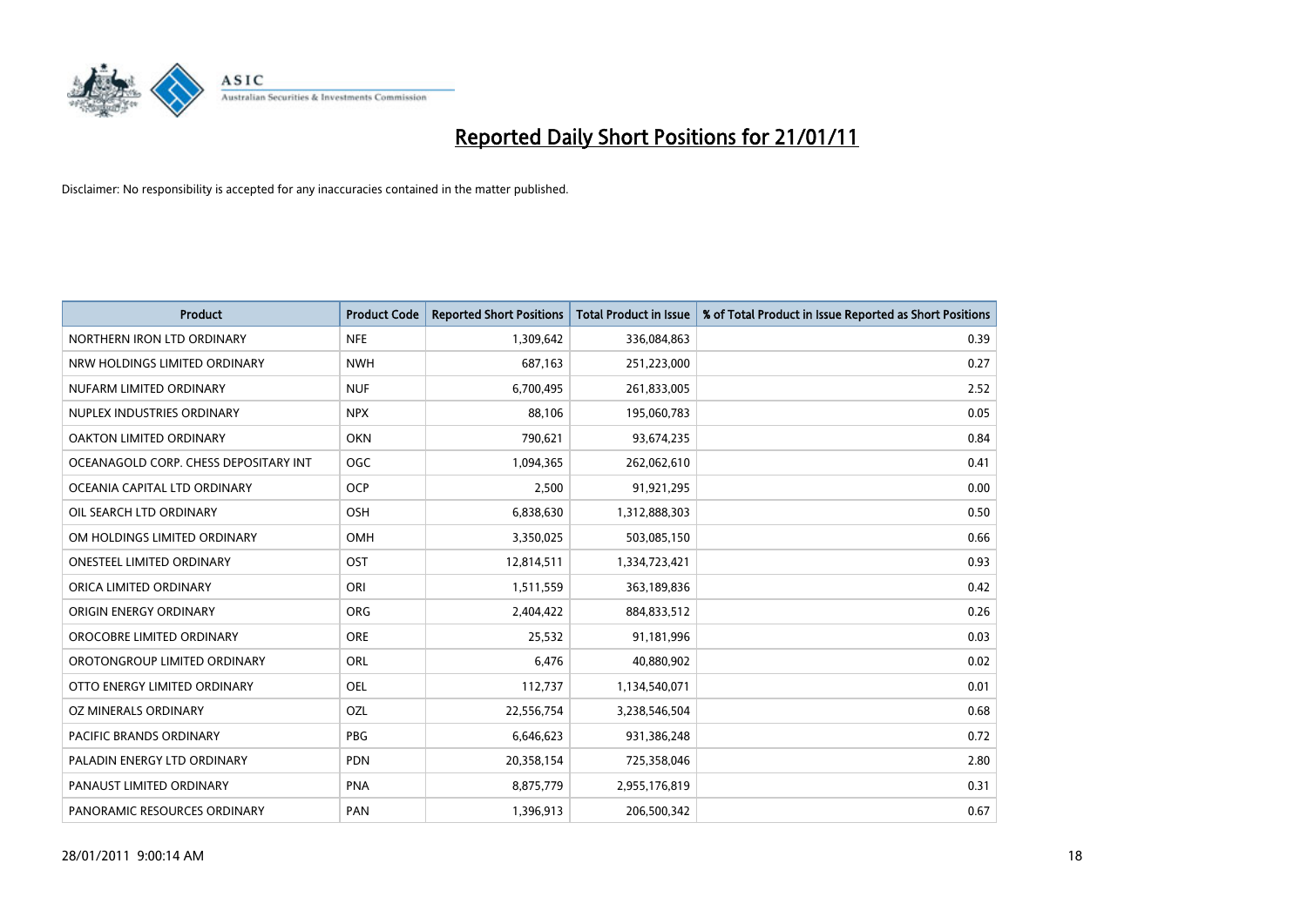

| <b>Product</b>                | <b>Product Code</b> | <b>Reported Short Positions</b> | Total Product in Issue | % of Total Product in Issue Reported as Short Positions |
|-------------------------------|---------------------|---------------------------------|------------------------|---------------------------------------------------------|
| PAPERLINX LIMITED ORDINARY    | <b>PPX</b>          | 21,003,478                      | 603,580,761            | 3.47                                                    |
| PAPILLON RES LTD ORDINARY     | PIR                 | 191,165                         | 179,389,030            | 0.11                                                    |
| PATTIES FOODS LTD ORDINARY    | PFL                 |                                 | 138,908,853            | 0.00                                                    |
| PEET LIMITED ORDINARY         | <b>PPC</b>          | 119,642                         | 302,965,804            | 0.04                                                    |
| PENINSULA ENERGY LTD ORDINARY | <b>PEN</b>          | 5,000                           | 1,943,189,657          | 0.00                                                    |
| PERILYA LIMITED ORDINARY      | PEM                 | 606,294                         | 526,075,563            | 0.11                                                    |
| PERPETUAL LIMITED ORDINARY    | <b>PPT</b>          | 2,356,304                       | 44,140,166             | 5.37                                                    |
| PERSEUS MINING LTD ORDINARY   | PRU                 | 933,878                         | 422,837,088            | 0.22                                                    |
| PETSEC ENERGY ORDINARY        | <b>PSA</b>          | 223,332                         | 231,283,622            | 0.10                                                    |
| PHARMAXIS LTD ORDINARY        | <b>PXS</b>          | 1,152,301                       | 228,127,809            | 0.50                                                    |
| PHOTON GROUP LTD ORDINARY     | PGA                 | 250,510                         | 1,540,543,357          | 0.02                                                    |
| PIKE RIVER COAL ORDINARY      | <b>PRC</b>          | 257,595                         | 405,513,933            | 0.06                                                    |
| PLATINUM ASSET ORDINARY       | <b>PTM</b>          | 5,810,310                       | 561,347,878            | 1.02                                                    |
| PLATINUM AUSTRALIA ORDINARY   | <b>PLA</b>          | 5,831,727                       | 392,430,039            | 1.49                                                    |
| PLATINUM CAPITAL LTD ORDINARY | <b>PMC</b>          |                                 | 163,732,888            | 0.00                                                    |
| PMP LIMITED ORDINARY          | PMP                 | 183,568                         | 335,338,483            | 0.04                                                    |
| PORT BOUVARD LIMITED ORDINARY | PBD                 | 6,754                           | 593,868,295            | 0.00                                                    |
| PREMIER INVESTMENTS ORDINARY  | <b>PMV</b>          | 225,560                         | 155,030,045            | 0.14                                                    |
| PRIMA BIOMED LTD ORDINARY     | <b>PRR</b>          | 471,684                         | 763,949,464            | 0.06                                                    |
| PRIMARY HEALTH CARE ORDINARY  | PRY                 | 10,514,541                      | 496,043,188            | 2.11                                                    |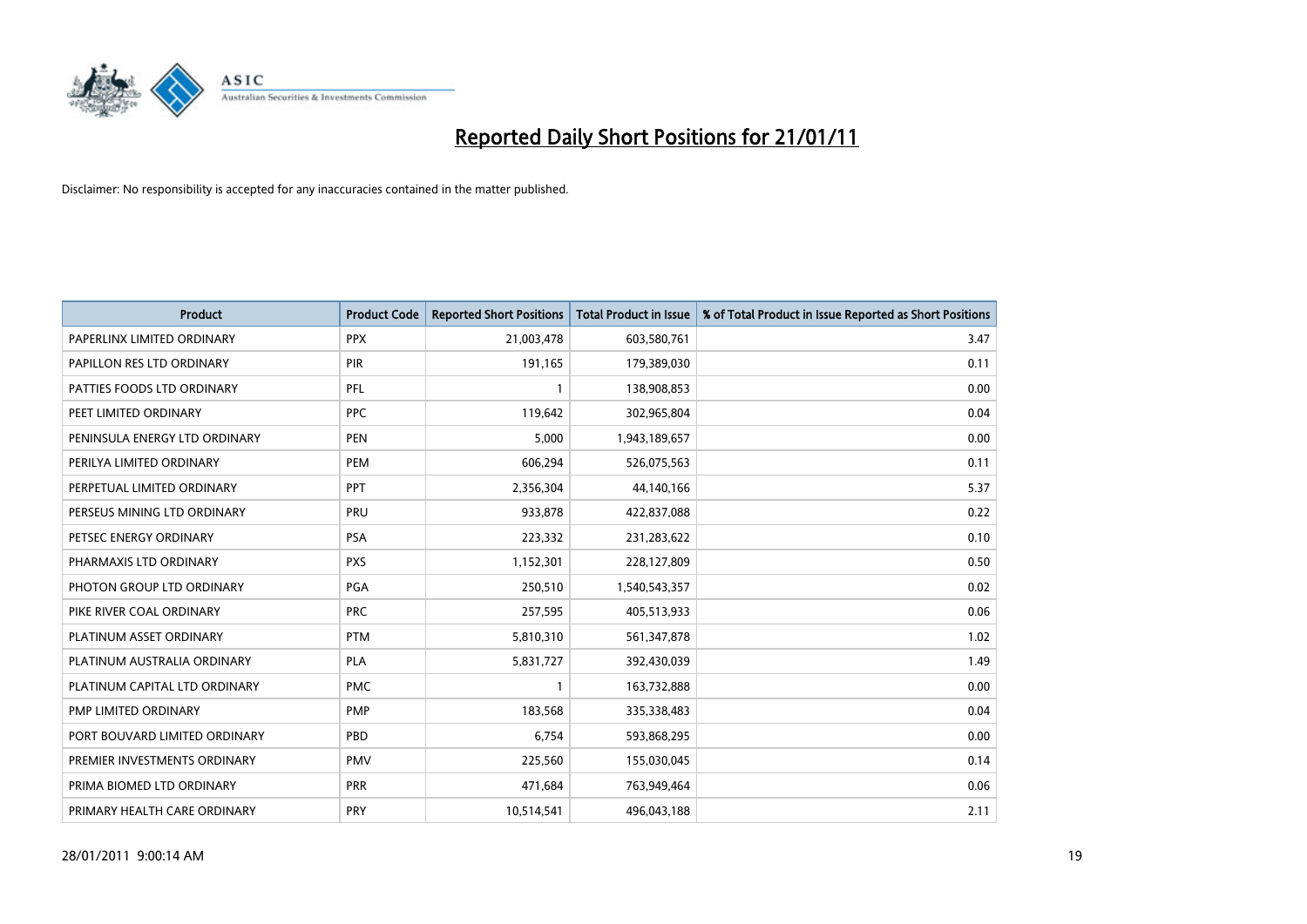

| Product                              | <b>Product Code</b> | <b>Reported Short Positions</b> | <b>Total Product in Issue</b> | % of Total Product in Issue Reported as Short Positions |
|--------------------------------------|---------------------|---------------------------------|-------------------------------|---------------------------------------------------------|
| PRIME INFR GROUP. STAPLED SECURITIES | PIH                 | 308,735                         | 351,776,795                   | 0.09                                                    |
| PRIME MEDIA GRP LTD ORDINARY         | <b>PRT</b>          | 2                               | 366,330,303                   | 0.00                                                    |
| PROGEN PHARMACEUTIC ORDINARY         | PGL                 | 151,596                         | 24,709,097                    | 0.61                                                    |
| PROGRAMMED ORDINARY                  | <b>PRG</b>          | 265,689                         | 118,169,908                   | 0.23                                                    |
| PSIVIDA CORP CDI 1:1                 | <b>PVA</b>          | 6,878                           | 7,656,004                     | 0.09                                                    |
| <b>QANTAS AIRWAYS ORDINARY</b>       | QAN                 | 22,597,467                      | 2,265,123,620                 | 1.01                                                    |
| OBE INSURANCE GROUP ORDINARY         | <b>OBE</b>          | 23,426,688                      | 1,051,710,910                 | 2.22                                                    |
| OR NATIONAL LIMITED ORDINARY         | <b>ORN</b>          | 19,050,302                      | 2,440,000,000                 | 0.75                                                    |
| RAMELIUS RESOURCES ORDINARY          | <b>RMS</b>          | 77,248                          | 291,208,795                   | 0.02                                                    |
| RAMSAY HEALTH CARE ORDINARY          | <b>RHC</b>          | 2,790,809                       | 202,081,252                   | 1.38                                                    |
| RANGE RESOURCES LTD ORDINARY         | <b>RRS</b>          | 1,249,122                       | 1,227,748,826                 | 0.10                                                    |
| <b>RCR TOMLINSON ORDINARY</b>        | <b>RCR</b>          | 68,067                          | 131,892,672                   | 0.05                                                    |
| <b>REA GROUP ORDINARY</b>            | <b>REA</b>          | 27,964                          | 129,691,280                   | 0.01                                                    |
| <b>RECKON LIMITED ORDINARY</b>       | <b>RKN</b>          | 1,982                           | 133,384,060                   | 0.00                                                    |
| <b>RED FORK ENERGY ORDINARY</b>      | <b>RFE</b>          | 7,696                           | 139,535,000                   | 0.01                                                    |
| REDFLEX HOLDINGS ORDINARY            | <b>RDF</b>          | 858                             | 110,345,599                   | 0.00                                                    |
| REED RESOURCES LTD ORDINARY          | <b>RDR</b>          | 268,205                         | 193,271,768                   | 0.14                                                    |
| <b>REGIS RESOURCES ORDINARY</b>      | <b>RRL</b>          | 1,838,489                       | 430,743,915                   | 0.43                                                    |
| RESMED INC CDI 10:1                  | <b>RMD</b>          | 7,640,131                       | 1,516,163,980                 | 0.49                                                    |
| <b>RESOLUTE MINING ORDINARY</b>      | <b>RSG</b>          | 4,112,564                       | 464,925,930                   | 0.88                                                    |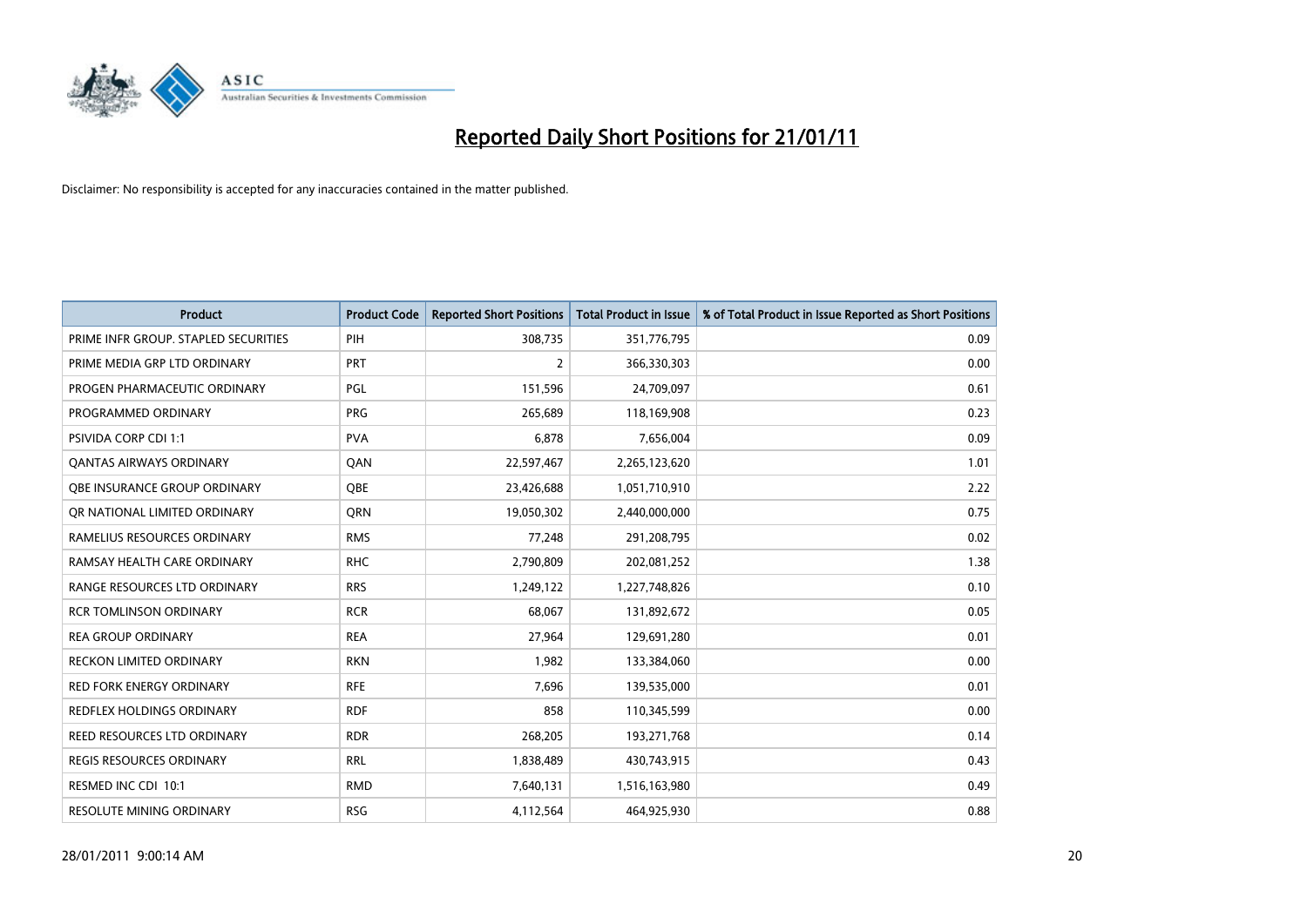

| <b>Product</b>                     | <b>Product Code</b> | <b>Reported Short Positions</b> | <b>Total Product in Issue</b> | % of Total Product in Issue Reported as Short Positions |
|------------------------------------|---------------------|---------------------------------|-------------------------------|---------------------------------------------------------|
| RESOURCE AND INVEST. ORDINARY      | <b>RNI</b>          | 26,085                          | 119,405,974                   | 0.02                                                    |
| RESOURCE GENERATION ORDINARY       | <b>RES</b>          | 233,437                         | 243,900,530                   | 0.09                                                    |
| REVERSE CORP LIMITED ORDINARY      | <b>REF</b>          | 25,141                          | 92,382,175                    | 0.03                                                    |
| REX MINERALS LIMITED ORDINARY      | <b>RXM</b>          | 81,804                          | 150,317,460                   | 0.05                                                    |
| <b>RHG LIMITED ORDINARY</b>        | <b>RHG</b>          | 63,918                          | 318,745,978                   | 0.01                                                    |
| <b>RIDLEY CORPORATION ORDINARY</b> | <b>RIC</b>          | 53,937                          | 307,817,071                   | 0.02                                                    |
| RIO TINTO LIMITED ORDINARY         | <b>RIO</b>          | 14,198,353                      | 435,758,720                   | 3.26                                                    |
| RIVERCITY MOTORWAY STAPLED         | <b>RCY</b>          | 132,000                         | 957,010,115                   | 0.01                                                    |
| RIVERSDALE MINING ORDINARY         | <b>RIV</b>          | 1,207,824                       | 236,696,188                   | 0.51                                                    |
| ROBUST RESOURCES ORDINARY          | <b>ROL</b>          | 3,579                           | 84,144,097                    | 0.00                                                    |
| ROC OIL COMPANY ORDINARY           | <b>ROC</b>          | 6,193,613                       | 713,154,560                   | 0.87                                                    |
| <b>RURALCO HOLDINGS ORDINARY</b>   | <b>RHL</b>          | 55,232                          | 55,019,284                    | 0.10                                                    |
| SAI GLOBAL LIMITED ORDINARY        | SAI                 | 169,107                         | 197,910,346                   | 0.06                                                    |
| SALMAT LIMITED ORDINARY            | <b>SLM</b>          | 79,705                          | 159,749,049                   | 0.05                                                    |
| SANDFIRE RESOURCES ORDINARY        | <b>SFR</b>          | 51,484                          | 148, 167, 539                 | 0.03                                                    |
| <b>SANTOS LTD ORDINARY</b>         | <b>STO</b>          | 4,688,872                       | 874,189,845                   | 0.52                                                    |
| SARACEN MINERAL ORDINARY           | <b>SAR</b>          | 327,979                         | 492,151,415                   | 0.05                                                    |
| SDI LIMITED ORDINARY               | SDI                 | 4,828                           | 118,865,530                   | 0.00                                                    |
| SEDGMAN LIMITED ORDINARY           | <b>SDM</b>          | 323,417                         | 207,997,898                   | 0.15                                                    |
| SEEK LIMITED ORDINARY              | <b>SEK</b>          | 2,843,888                       | 336,584,488                   | 0.84                                                    |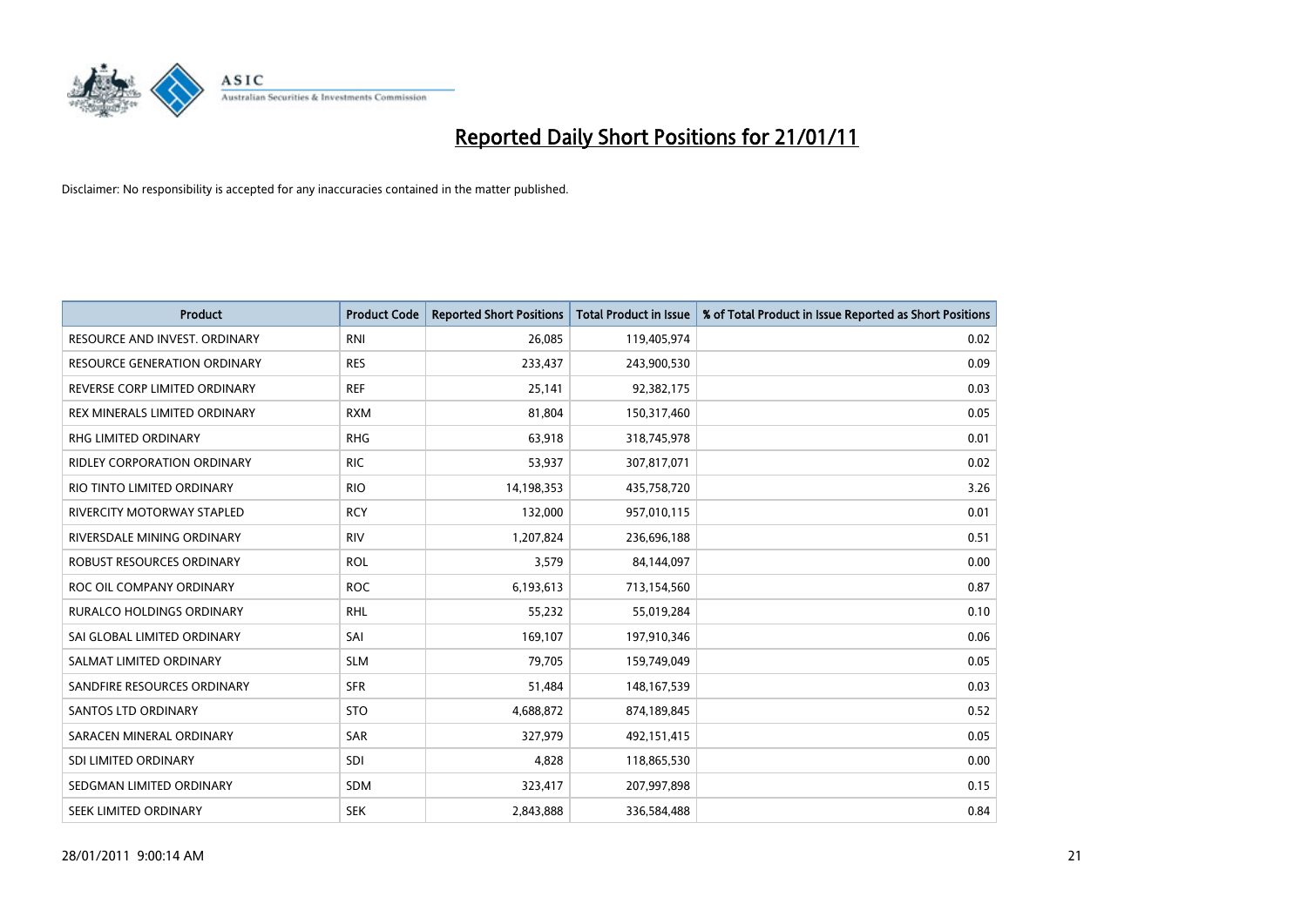

| Product                                  | <b>Product Code</b> | <b>Reported Short Positions</b> | <b>Total Product in Issue</b> | % of Total Product in Issue Reported as Short Positions |
|------------------------------------------|---------------------|---------------------------------|-------------------------------|---------------------------------------------------------|
| SENETAS CORPORATION ORDINARY             | <b>SEN</b>          | 756,999                         | 463,105,195                   | 0.16                                                    |
| SERVCORP LIMITED ORDINARY                | SRV                 | 141,744                         | 98,440,807                    | 0.14                                                    |
| SERVICE STREAM ORDINARY                  | <b>SSM</b>          | 344,663                         | 283,418,867                   | 0.12                                                    |
| SEVEN GROUP HOLDINGS ORDINARY            | <b>SVW</b>          | 223,847                         | 305,410,281                   | 0.08                                                    |
| SIGMA PHARMACEUTICAL ORDINARY            | <b>SIP</b>          | 11,028,448                      | 1,178,626,572                 | 0.95                                                    |
| SILEX SYSTEMS ORDINARY                   | <b>SLX</b>          | 167,971                         | 166,106,391                   | 0.09                                                    |
| SILVER LAKE RESOURCE ORDINARY            | <b>SLR</b>          | 421,599                         | 178,882,838                   | 0.25                                                    |
| SIMS METAL MGMT LTD ORDINARY             | <b>SGM</b>          | 3,531,248                       | 204,921,757                   | 1.73                                                    |
| SINGAPORE TELECOMM. CHESS DEPOSITARY INT | SGT                 | 4,276,724                       | 323,457,097                   | 1.31                                                    |
| SKILLED GROUP LTD ORDINARY               | <b>SKE</b>          | 268,517                         | 190,738,408                   | 0.13                                                    |
| SKY CITY ENTERTAIN, ORDINARY             | <b>SKC</b>          | 3,130,742                       | 575,114,687                   | 0.54                                                    |
| <b>SKY NETWORK ORDINARY</b>              | <b>SKT</b>          | 258,144                         | 389,139,785                   | 0.07                                                    |
| SMS MANAGEMENT, ORDINARY                 | <b>SMX</b>          | 159,983                         | 67,661,358                    | 0.24                                                    |
| SONIC HEALTHCARE ORDINARY                | <b>SHL</b>          | 4,627,390                       | 388,429,875                   | 1.22                                                    |
| SOUL PATTINSON (W.H) ORDINARY            | SOL                 | 29,330                          | 238,640,580                   | 0.01                                                    |
| SOUTH BOULDER MINES ORDINARY             | <b>STB</b>          | 15,215                          | 75,685,688                    | 0.02                                                    |
| SP AUSNET STAPLED SECURITIES             | <b>SPN</b>          | 7,359,267                       | 2,795,115,439                 | 0.25                                                    |
| SPARK INFRASTRUCTURE STAPLED NOTE & UNIT | SKI                 | 10,205,674                      | 1,326,734,264                 | 0.76                                                    |
| SPDR 200 FUND ETF UNITS                  | <b>STW</b>          | 8                               | 58,239,159                    | 0.00                                                    |
| SPECIALTY FASHION ORDINARY               | <b>SFH</b>          | 2,022,023                       | 191,268,264                   | 1.06                                                    |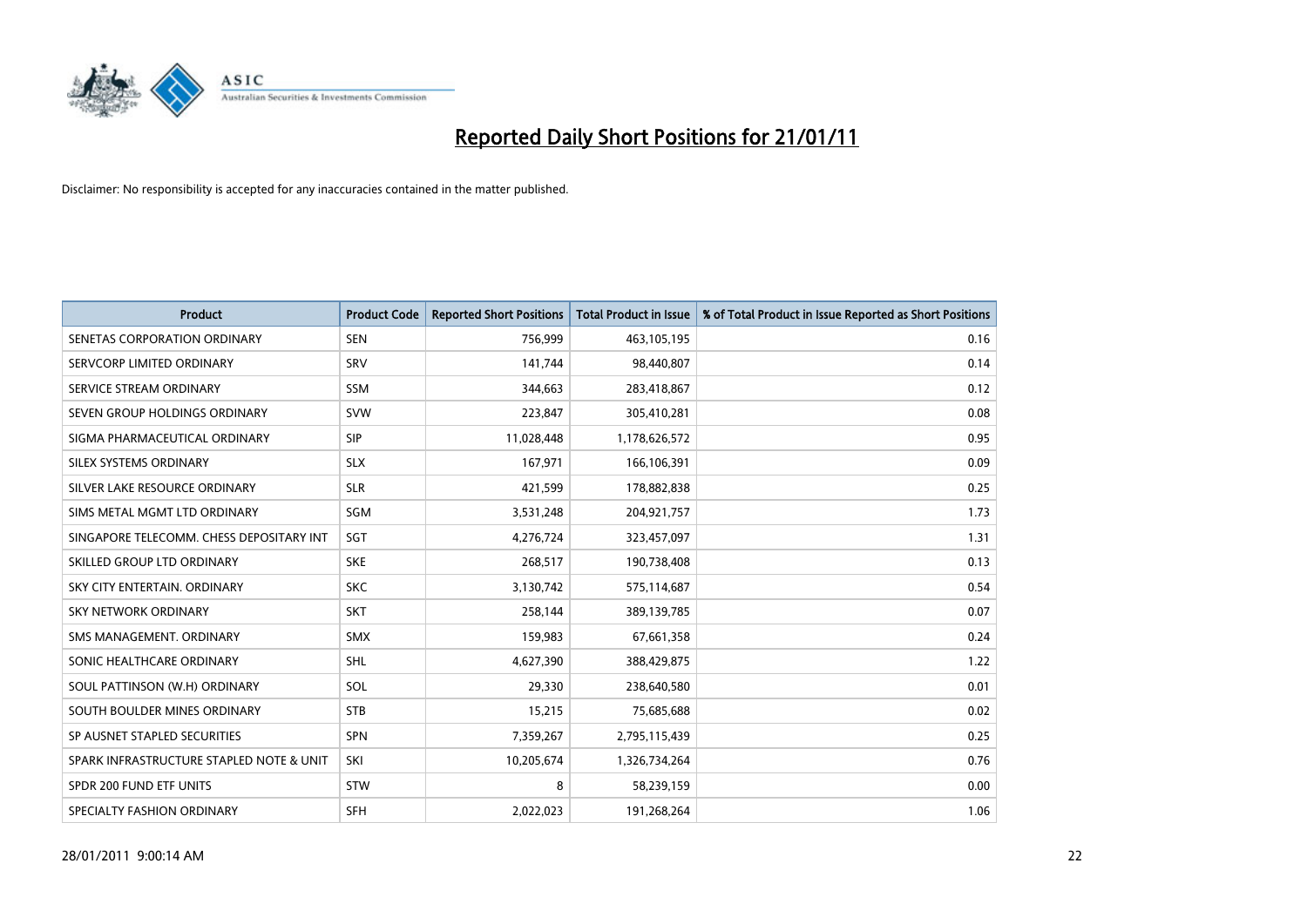

| <b>Product</b>                      | <b>Product Code</b> | <b>Reported Short Positions</b> | <b>Total Product in Issue</b> | % of Total Product in Issue Reported as Short Positions |
|-------------------------------------|---------------------|---------------------------------|-------------------------------|---------------------------------------------------------|
| SPHERE MINERALS LTD ORDINARY        | <b>SPH</b>          | 7,215                           | 171,348,151                   | 0.00                                                    |
| SPOTLESS GROUP LTD ORDINARY         | <b>SPT</b>          | 2,888,182                       | 261,070,153                   | 1.10                                                    |
| ST BARBARA LIMITED ORDINARY         | <b>SBM</b>          | 1,210,638                       | 325,615,389                   | 0.38                                                    |
| STAGING CONNECTIONS ORDINARY        | <b>STG</b>          | 2,917,189                       | 78,317,726                    | 3.72                                                    |
| STANMORE COAL LTD ORDINARY          | <b>SMR</b>          | 17,994                          | 86,750,738                    | 0.02                                                    |
| STH AMERICAN COR LTD ORDINARY       | SAY                 | 9,200                           | 233,651,371                   | 0.00                                                    |
| STHN CROSS MEDIA ORDINARY           | SXL                 | 460,402                         | 378,827,750                   | 0.12                                                    |
| STOCKLAND UNITS/ORD STAPLED         | SGP                 | 11,699,457                      | 2,383,036,717                 | 0.47                                                    |
| STRAITS RESOURCES ORDINARY          | <b>SRL</b>          | 3,027,399                       | 316, 342, 834                 | 0.95                                                    |
| <b>STW COMMUNICATIONS ORDINARY</b>  | SGN                 | 345,383                         | 364,310,964                   | 0.10                                                    |
| SUNCORP GROUP LTD ORDINARY          | <b>SUN</b>          | 4,324,957                       | 1,281,390,524                 | 0.32                                                    |
| SUNDANCE RESOURCES ORDINARY         | SDL                 | 11,865,688                      | 2,711,645,932                 | 0.43                                                    |
| SUNLAND GROUP LTD ORDINARY          | <b>SDG</b>          | 66,385                          | 226,093,183                   | 0.02                                                    |
| SUPER RET REP LTD ORDINARY          | <b>SUL</b>          | 160,227                         | 129,002,619                   | 0.12                                                    |
| SWICK MINING ORDINARY               | <b>SWK</b>          | 1,548                           | 236,724,970                   | 0.00                                                    |
| SYMEX HOLDINGS ORDINARY             | <b>SYM</b>          | 6,633                           | 125,037,628                   | 0.01                                                    |
| TABCORP HOLDINGS LTD ORDINARY       | <b>TAH</b>          | 1,772,491                       | 684,918,140                   | 0.26                                                    |
| <b>TALENT2 INTERNATION ORDINARY</b> | <b>TWO</b>          | 7                               | 141,702,125                   | 0.00                                                    |
| TANAMI GOLD NL ORDINARY             | <b>TAM</b>          | 14,458                          | 260,947,676                   | 0.01                                                    |
| TAP OIL LIMITED ORDINARY            | <b>TAP</b>          | 397,783                         | 240,967,311                   | 0.17                                                    |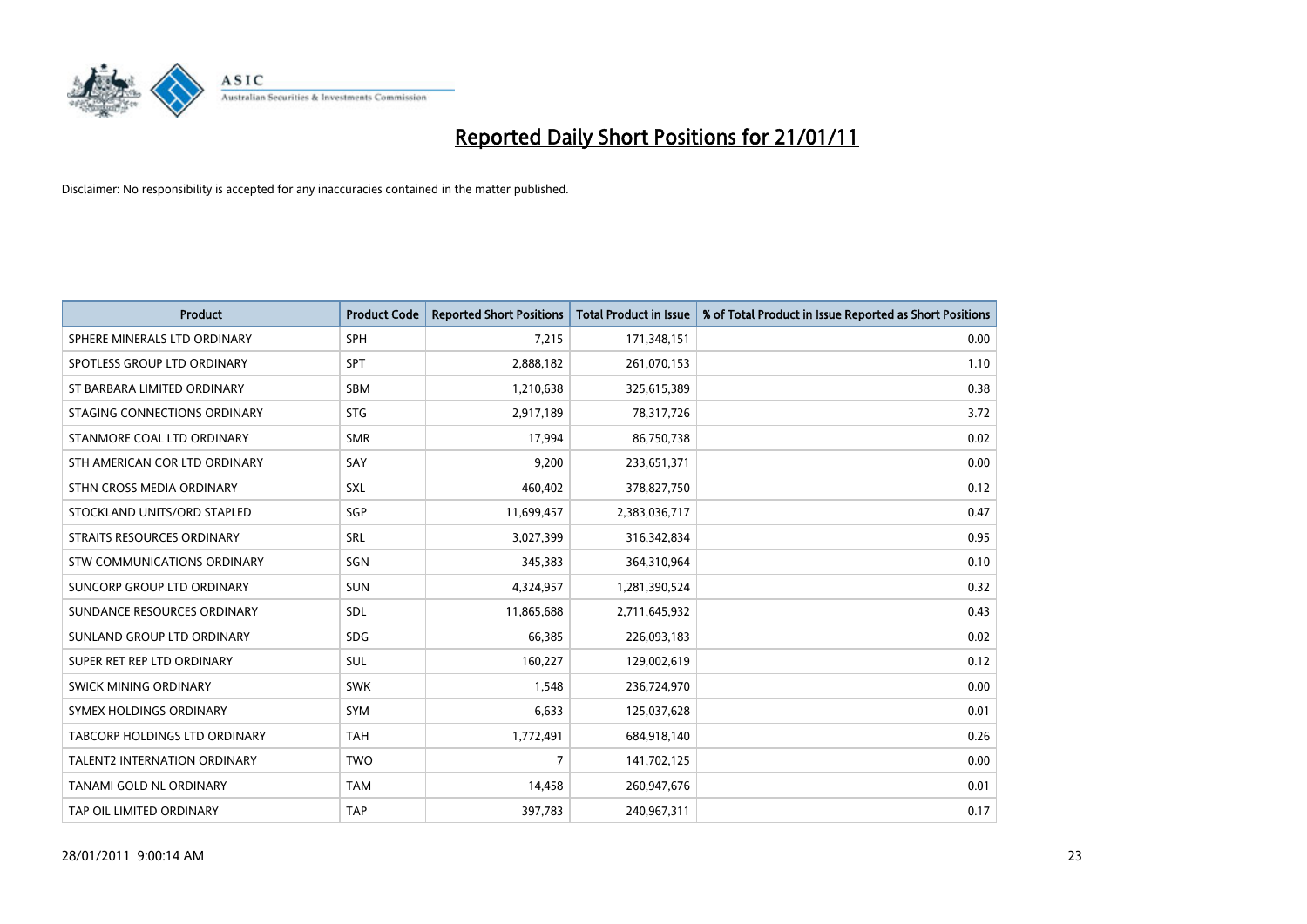

| <b>Product</b>                       | <b>Product Code</b> | <b>Reported Short Positions</b> | <b>Total Product in Issue</b> | % of Total Product in Issue Reported as Short Positions |
|--------------------------------------|---------------------|---------------------------------|-------------------------------|---------------------------------------------------------|
| <b>TASSAL GROUP LIMITED ORDINARY</b> | <b>TGR</b>          | 131,441                         | 146,304,404                   | 0.08                                                    |
| TATTS GROUP LTD ORDINARY             | <b>TTS</b>          | 10,974,880                      | 1,300,888,465                 | 0.84                                                    |
| TELECOM CORPORATION ORDINARY         | <b>TEL</b>          | 15,155,907                      | 1,924,622,088                 | 0.79                                                    |
| TELSTRA CORPORATION. ORDINARY        | <b>TLS</b>          | 9,799,998                       | 12,443,074,357                | 0.07                                                    |
| TEN NETWORK HOLDINGS ORDINARY        | <b>TEN</b>          | 14,189,104                      | 1,045,236,720                 | 1.35                                                    |
| TERANGA GOLD CORP CDI 1:1            | <b>TGZ</b>          | 284,358                         | 156,154,864                   | 0.18                                                    |
| TERRAMIN AUSTRALIA, ORDINARY         | <b>TZN</b>          | 260,436                         | 167,315,574                   | 0.15                                                    |
| TFS CORPORATION LTD ORDINARY         | <b>TFC</b>          | 64,242                          | 227,360,909                   | 0.02                                                    |
| THE REJECT SHOP ORDINARY             | <b>TRS</b>          | 287,016                         | 26,033,570                    | 1.11                                                    |
| THOR MINING PLC CHESS DEPOSITARY     | <b>THR</b>          | 2,307                           | 240,235,256                   | 0.00                                                    |
| THORN GROUP LIMITED ORDINARY         | <b>TGA</b>          | 8,893                           | 129,858,924                   | 0.01                                                    |
| THUNDELARRA EXPLOR, ORDINARY         | <b>THX</b>          | 7,712                           | 153,412,482                   | 0.01                                                    |
| <b>TIGER RESOURCES ORDINARY</b>      | <b>TGS</b>          | 216,306                         | 597,373,151                   | 0.04                                                    |
| TIMBERCORP LIMITED ORDINARY          | <b>TIM</b>          | 90,074                          | 352,071,429                   | 0.02                                                    |
| <b>TISHMAN SPEYER UNITS</b>          | <b>TSO</b>          | 113,975                         | 338,440,904                   | 0.03                                                    |
| TNG LIMITED ORDINARY                 | <b>TNG</b>          | 4,321                           | 258,055,076                   | 0.00                                                    |
| TOLL HOLDINGS LTD ORDINARY           | <b>TOL</b>          | 13,887,473                      | 706,577,616                   | 1.96                                                    |
| TORO ENERGY LIMITED ORDINARY         | <b>TOE</b>          | 35,404                          | 964,936,676                   | 0.00                                                    |
| <b>TOWER AUSTRALIA ORDINARY</b>      | <b>TAL</b>          | 196,141                         | 419,652,394                   | 0.05                                                    |
| TOWER LIMITED ORDINARY               | <b>TWR</b>          | 690,119                         | 260,925,911                   | 0.26                                                    |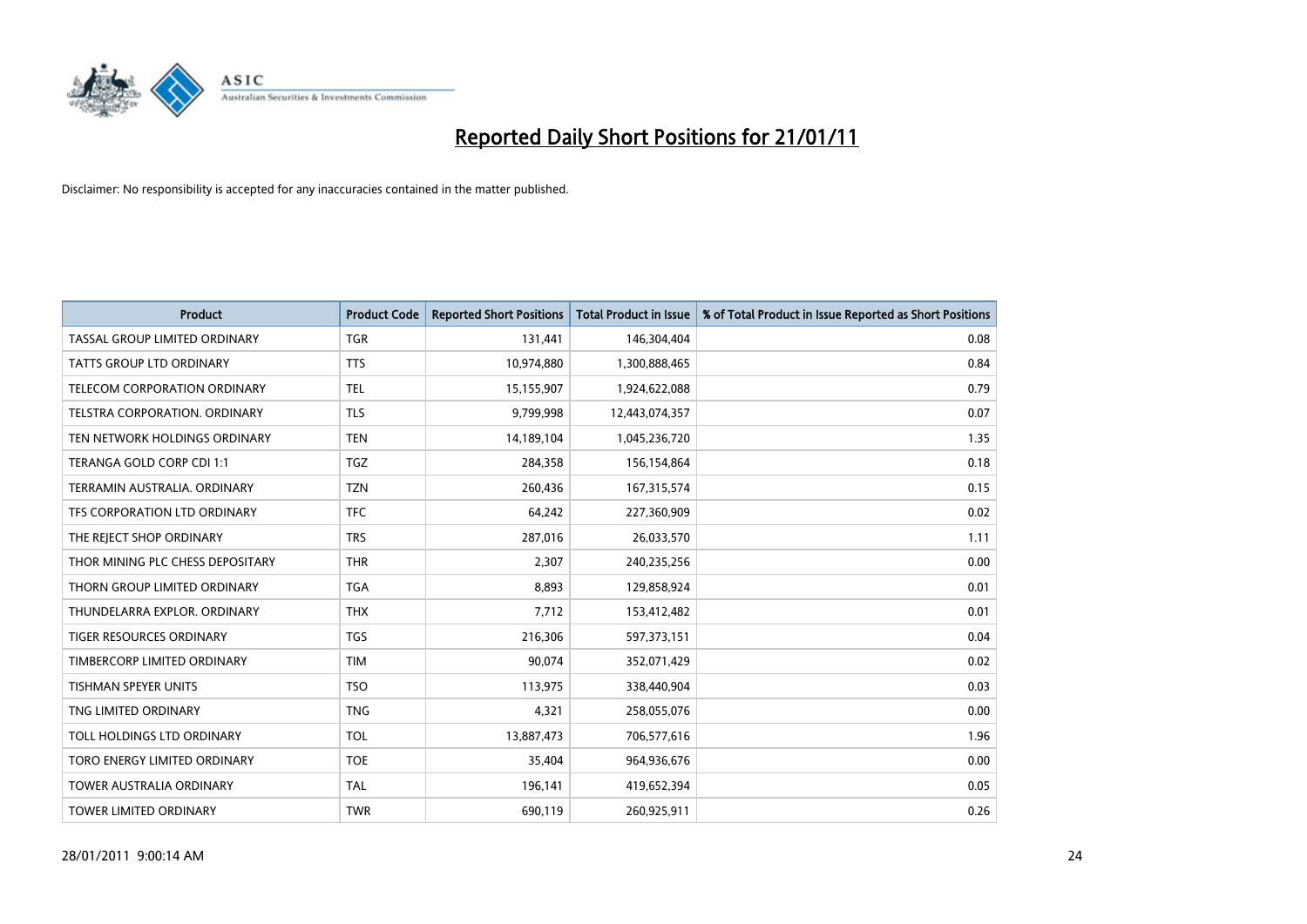

| <b>Product</b>                            | <b>Product Code</b> | <b>Reported Short Positions</b> | <b>Total Product in Issue</b> | % of Total Product in Issue Reported as Short Positions |
|-------------------------------------------|---------------------|---------------------------------|-------------------------------|---------------------------------------------------------|
| TOX FREE SOLUTIONS ORDINARY               | <b>TOX</b>          | 76,786                          | 91,855,500                    | 0.08                                                    |
| TPG TELECOM LIMITED ORDINARY              | <b>TPM</b>          | 2,905,052                       | 775,522,421                   | 0.36                                                    |
| TRANSERV ENERGY LTD ORDINARY              | <b>TSV</b>          | 1,400,000                       | 882,349,071                   | 0.16                                                    |
| TRANSFIELD SERV INFR STAPLED SECURITIES   | <b>TSI</b>          | 209,212                         | 434,862,971                   | 0.05                                                    |
| <b>TRANSFIELD SERVICES ORDINARY</b>       | <b>TSE</b>          | 1,747,367                       | 516,941,447                   | 0.33                                                    |
| TRANSPACIFIC INDUST, ORDINARY             | <b>TPI</b>          | 18,614,096                      | 960,638,735                   | 1.93                                                    |
| TRANSURBAN GROUP TRIPLE STAPLED SEC.      | <b>TCL</b>          | 1,982,251                       | 1,441,290,633                 | 0.14                                                    |
| <b>TRINITY GROUP STAPLED SECURITIES</b>   | <b>TCQ</b>          | 3,419                           | 231,701,539                   | 0.00                                                    |
| TROY RESOURCES NL ORDINARY                | <b>TRY</b>          | 62,222                          | 87,494,823                    | 0.07                                                    |
| UGL LIMITED ORDINARY                      | <b>UGL</b>          | 7,507,863                       | 166,028,705                   | 4.53                                                    |
| UNILIFE CORPORATION CDI US PROHIBITED     | <b>UNS</b>          | 139,404                         | 272,744,111                   | 0.04                                                    |
| UXC LIMITED ORDINARY                      | <b>UXC</b>          | 14,631                          | 305,789,718                   | 0.00                                                    |
| VALAD PROPERTY GROUP STAPLED US PROHIBIT. | <b>VPG</b>          | 3,894,156                       | 115,108,116                   | 3.38                                                    |
| <b>VDM GROUP LIMITED ORDINARY</b>         | <b>VMG</b>          | 11,116                          | 193,127,749                   | 0.01                                                    |
| <b>VENTURE MINERALS ORDINARY</b>          | <b>VMS</b>          | 6,601                           | 220,943,592                   | 0.00                                                    |
| VICTORIA PETROLEUM ORDINARY               | <b>VPE</b>          | 5,000                           | 588,424,680                   | 0.00                                                    |
| <b>VIRGIN BLUE HOLDINGS ORDINARY</b>      | <b>VBA</b>          | 36,272,485                      | 2,210,197,600                 | 1.64                                                    |
| VISION GROUP HLDGS ORDINARY               | <b>VGH</b>          | 78,000                          | 73,583,806                    | 0.11                                                    |
| <b>VITA GROUP LTD ORDINARY</b>            | <b>VTG</b>          | 75,190                          | 142,499,800                   | 0.05                                                    |
| VITERRA INC CDI 1:1                       | <b>VTA</b>          | 4,177                           | 68,629,939                    | 0.01                                                    |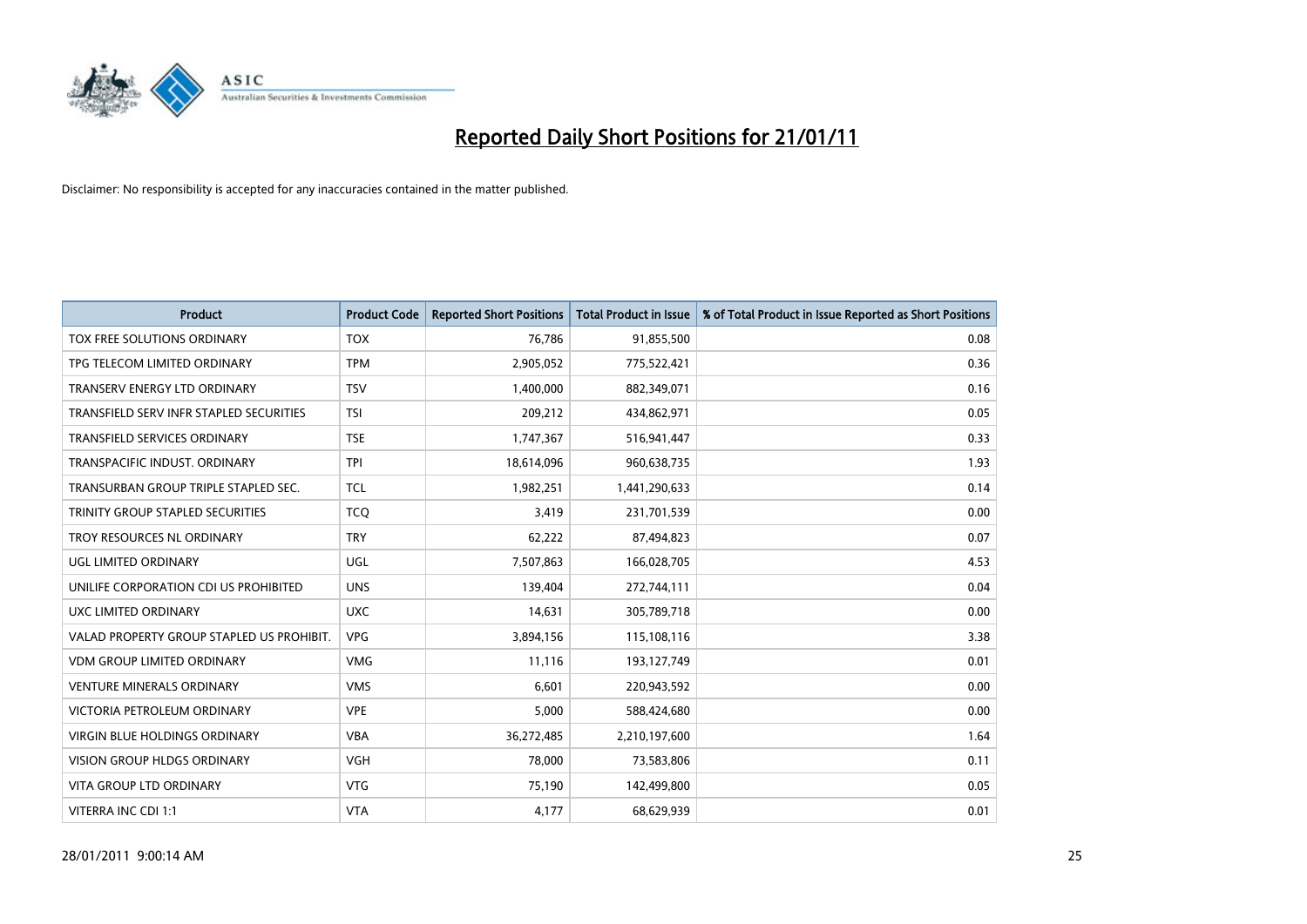

| <b>Product</b>                         | <b>Product Code</b> | <b>Reported Short Positions</b> | <b>Total Product in Issue</b> | % of Total Product in Issue Reported as Short Positions |
|----------------------------------------|---------------------|---------------------------------|-------------------------------|---------------------------------------------------------|
| <b>WAREHOUSE GROUP ORDINARY</b>        | <b>WHS</b>          | 37,636                          | 311,195,868                   | 0.01                                                    |
| <b>WATPAC LIMITED ORDINARY</b>         | <b>WTP</b>          | 311,040                         | 183,341,382                   | 0.15                                                    |
| <b>WDS LIMITED ORDINARY</b>            | <b>WDS</b>          | 703                             | 143,107,458                   | 0.00                                                    |
| WEBJET LIMITED ORDINARY                | <b>WEB</b>          | 88,857                          | 77,661,278                    | 0.12                                                    |
| <b>WESFARMERS LIMITED ORDINARY</b>     | WES                 | 22,735,403                      | 1,005,185,775                 | 2.25                                                    |
| WESFARMERS LIMITED PARTIALLY PROTECTED | <b>WESN</b>         | 656,221                         | 151,886,387                   | 0.43                                                    |
| WEST AUSTRALIAN NEWS ORDINARY          | <b>WAN</b>          | 8,409,045                       | 219,668,970                   | 3.83                                                    |
| <b>WESTERN AREAS NL ORDINARY</b>       | <b>WSA</b>          | 6,740,312                       | 179,735,899                   | 3.75                                                    |
| WESTERN DESERT RES. ORDINARY           | <b>WDR</b>          | 948                             | 154,684,108                   | 0.00                                                    |
| WESTFIELD GROUP ORD/UNIT STAPLED SEC   | <b>WDC</b>          | 8,856,513                       | 2,308,988,539                 | 0.36                                                    |
| WESTFIELD RETAIL TST UNIT STAPLED      | <b>WRT</b>          | 3,217,869                       | 3,054,166,195                 | 0.10                                                    |
| WESTPAC BANKING CORP ORDINARY          | <b>WBC</b>          | 28,396,893                      | 3,008,627,608                 | 0.93                                                    |
| WHITE ENERGY COMPANY ORDINARY          | <b>WEC</b>          | 8,601,715                       | 313,437,011                   | 2.75                                                    |
| <b>WHITEHAVEN COAL ORDINARY</b>        | <b>WHC</b>          | 1,843,608                       | 493,700,070                   | 0.38                                                    |
| WHK GROUP LIMITED ORDINARY             | <b>WHG</b>          | 34,194                          | 265,142,652                   | 0.01                                                    |
| WINDIMURRA VANADIUM ORDINARY           | <b>WVL</b>          | 163,685                         | 154,278,674                   | 0.11                                                    |
| WOODSIDE PETROLEUM ORDINARY            | <b>WPL</b>          | 3,536,414                       | 783,401,631                   | 0.43                                                    |
| WOOLWORTHS LIMITED ORDINARY            | <b>WOW</b>          | 2,550,958                       | 1,212,888,209                 | 0.20                                                    |
| <b>WORLEYPARSONS LTD ORDINARY</b>      | <b>WOR</b>          | 4,594,557                       | 240,351,301                   | 1.89                                                    |
| WOTIF.COM HOLDINGS ORDINARY            | <b>WTF</b>          | 6,710,241                       | 210,950,444                   | 3.15                                                    |